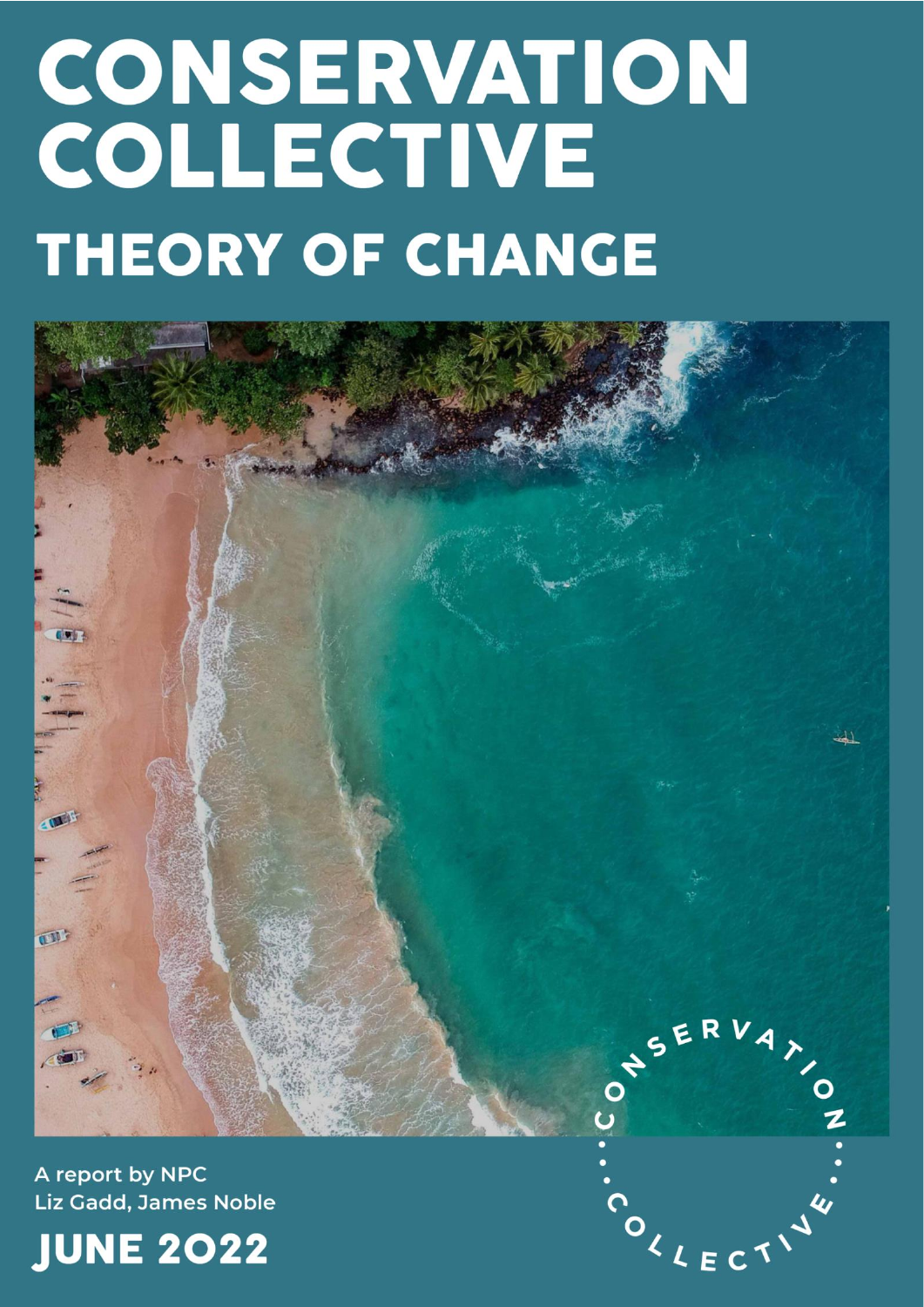

# <span id="page-1-0"></span>**Foreword from our Founder**

Well-directed philanthropic funding has a massive role to play in tackling the greatest challenge of our time – the ongoing breakdown of the Earth's system on which we depend for everything. Worryingly, only a tiny proportion of total philanthropy is directed towards the environment.

The Conservation Collective encourages budding philanthropists to give money to the most effective grassroots initiatives, in the places that they love. Our fast-growing network of locally focused foundations has supported an extraordinarily exciting line-up of nature restoration initiatives across the world.

We've been delighted to be able to work with NPC, thanks to generous funding from MAVA Foundation, to create this Theory of Change. Created with input from everyone in the global network, it outlines why we do what we do, and how. Proving us with a robust framework to measure and report on the impact of our work at every level of our operations – project, foundation and centrally. It will be fundamental to ensuring we operate as effectively as possible and that we constantly improve what we do, helping us to scale fast enough to try and meet the greatest issue of our time.

I'm so proud to be able to support this movement and hope that you'll find this Theory of Change enlightening.

# **Ben Goldsmith**

*Founder and Chairman of the Conservation Collective.*

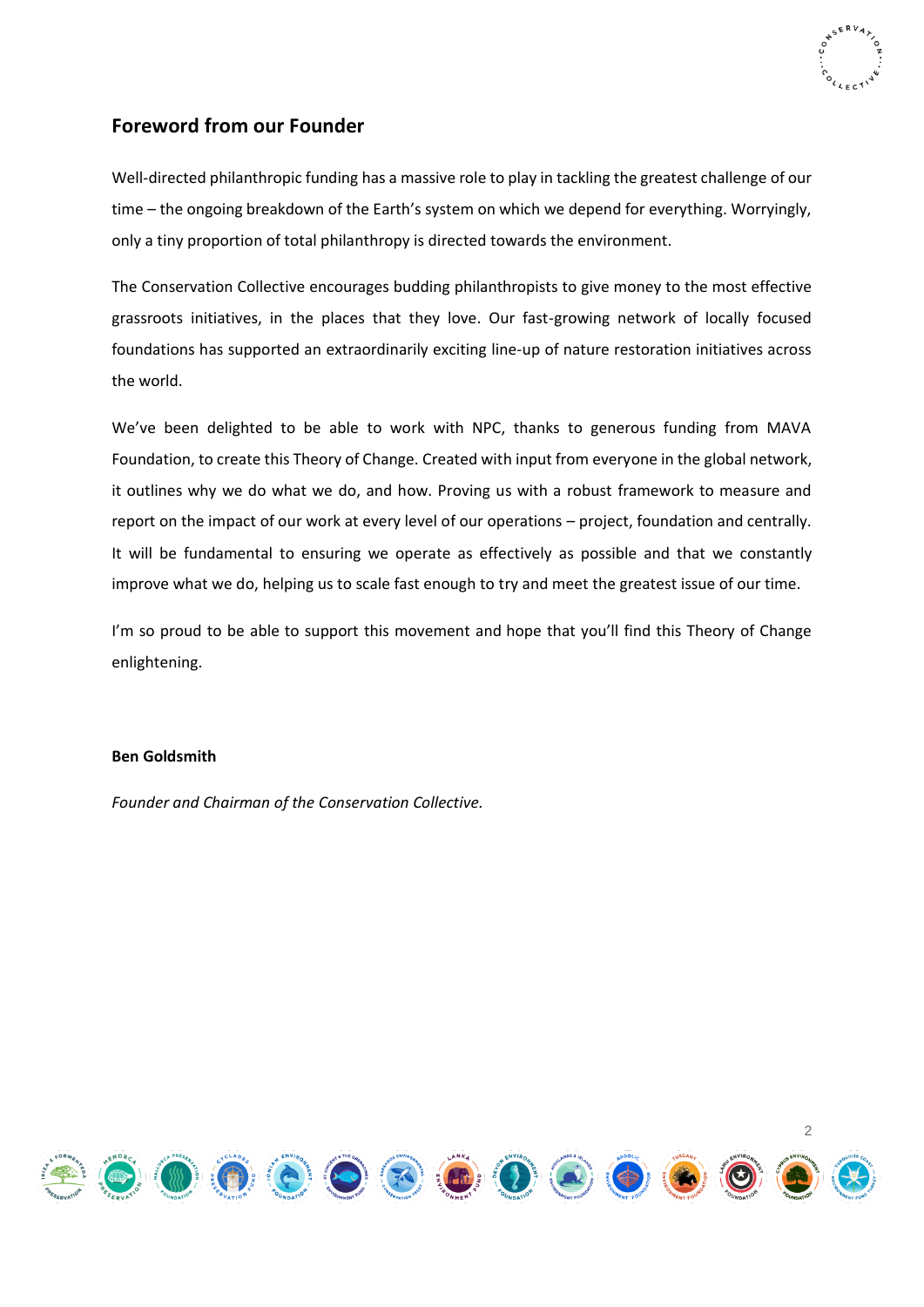# Table of Contents

| Foreword from our Founder                                                                                                                                                                                                                                                                                                                                                                                                                                                                                                                                                                  | 2                                                  |
|--------------------------------------------------------------------------------------------------------------------------------------------------------------------------------------------------------------------------------------------------------------------------------------------------------------------------------------------------------------------------------------------------------------------------------------------------------------------------------------------------------------------------------------------------------------------------------------------|----------------------------------------------------|
| THE CONSERVATION COLLECTIVE'S THEORY OF CHANGE: EXECUTIVE SUMMARY<br>1.                                                                                                                                                                                                                                                                                                                                                                                                                                                                                                                    | 4                                                  |
| <b>HOW TO READ THIS THEORY OF CHANGE</b><br>2.<br>Environmental impacts<br>А.<br>В.<br>Achieving these impacts through social, cultural and economic outcomes<br>C.<br>Creating a global movement<br>Summary: The Conservation Collective's theory of change                                                                                                                                                                                                                                                                                                                               | 6<br>6<br>6<br>6<br>7                              |
| 2.1. Environmental Impacts                                                                                                                                                                                                                                                                                                                                                                                                                                                                                                                                                                 | 8                                                  |
| 2.2 Meeting these Goals<br>2.2.1. Working through communities<br>2.2.2. Encouraging more, and more effective, environmental philanthropy<br>2.2.3. Funding and supporting projects that directly preserve, protect, and regenerate habitats and<br>species<br>2.2.4. Raising peoples' awareness of the natural world and its value<br>2.2.5. Improving understanding of conservation issues and 'what works'<br>2.2.6. Promoting and supporting collective action<br>2.2.7. Helping businesses and consumers act more sustainably<br>2.2.8. Influencing governments and other institutions | 10<br>10<br>14<br>15<br>16<br>18<br>19<br>21<br>22 |
| 2.3. Creating a Global Movement<br>2.3.1. Identifying need and encouraging new foundations<br>2.3.2. Generating more funding for conservation projects<br>2.3.3. Supporting learning and good practice<br>2.3.4. Supporting good quality and risk management<br>2.3.5. Enabling foundations to speak with a collective voice                                                                                                                                                                                                                                                               | 23<br>24<br>25<br>26<br>27<br>28                   |
| THE CONSERVATION COLLECTIVE'S VALUES<br>3.                                                                                                                                                                                                                                                                                                                                                                                                                                                                                                                                                 | 30                                                 |
| <b>APPENDIX 1: THE DEVELOPMENT PROCESS</b>                                                                                                                                                                                                                                                                                                                                                                                                                                                                                                                                                 | 32                                                 |
| What is a theory of change?<br>1. Strengthening teams and team motivation through a process of dialogue and debate<br>2. Project design or review<br>3. Better external communications and better conversations with partners<br>4. Better monitoring and evaluation<br>The Theory of Change Process with the Conservation Collective                                                                                                                                                                                                                                                      | 32<br>32<br>32<br>32<br>32<br>33                   |

OVSERVA

COLLECT

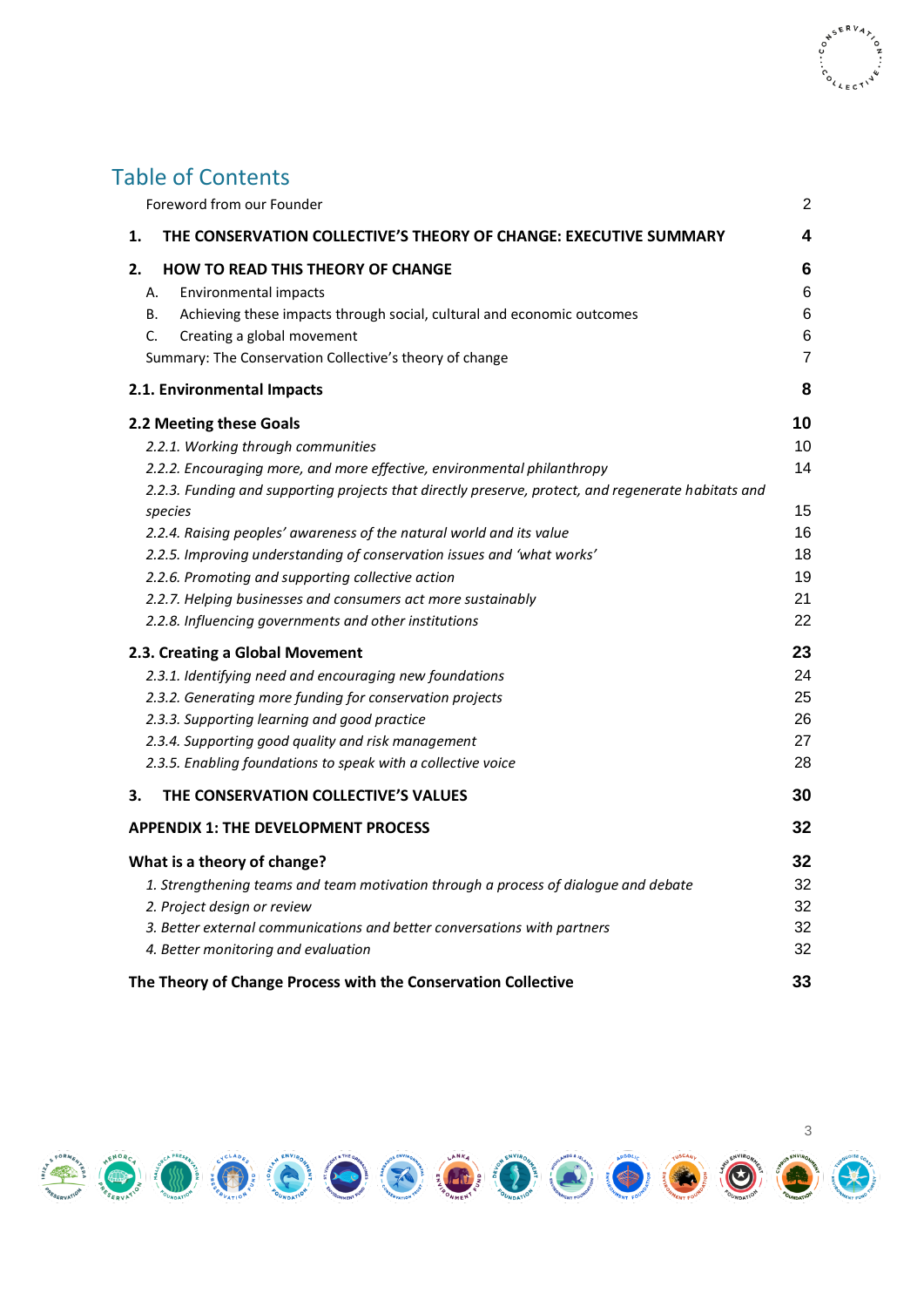### <span id="page-3-0"></span>**1. THE CONSERVATION COLLECTIVE THEORY OF CHANGE: EXECUTIVE SUMMARY**

The Conservation Collective is a global network of foundations rooted in their communities working together to:

### **Preserve, protect, and regenerate biodiverse ecosystems on land and below water.**

### **Support local natural environments to prevent, slow down, and adapt to climate change.**

The Conservation Collective's theory of change is built on the central belief that people care deeply about protecting and restoring the places they know and love.

The Conservation Collective believes in the power of communitiesto identify local solutions to globally shared challenges. Member foundations work with community champions to identify and overcome

the most important obstacles to change, provide a vehicle for collective action, and bring new funding for local environmental causes.

To achieve their goals, foundations highlight the ways in which the natural world and human life are interconnected. Their theory of change asserts that it is possible for people to behave in ways that are consistent with respect and care for the environment, whilst also caring for other aspects of their lives and their livelihoods. The Conservation Collective believes a **'**paradigm shift' is possible, in



4

which preserving and regenerating the natural world is no longer seen as a burden, but as a desirable good for people socially, culturally, and economically. This message resonates most when it is spoken by communities themselves.

The Conservation Collective's model operates in defined areas - a locally based model - to encourage individuals and businesses who care passionately about their local area to give to their local foundation, which then gives grants to the best grassroots conservation initiatives. Their theory of change asserts that unrestricted and long-term funding for environmental projects enables grantees to be as impactful as possible. They actively seek institutional and individual donors, making a compelling case to them to support local environmental projects. Their theory of change asserts that

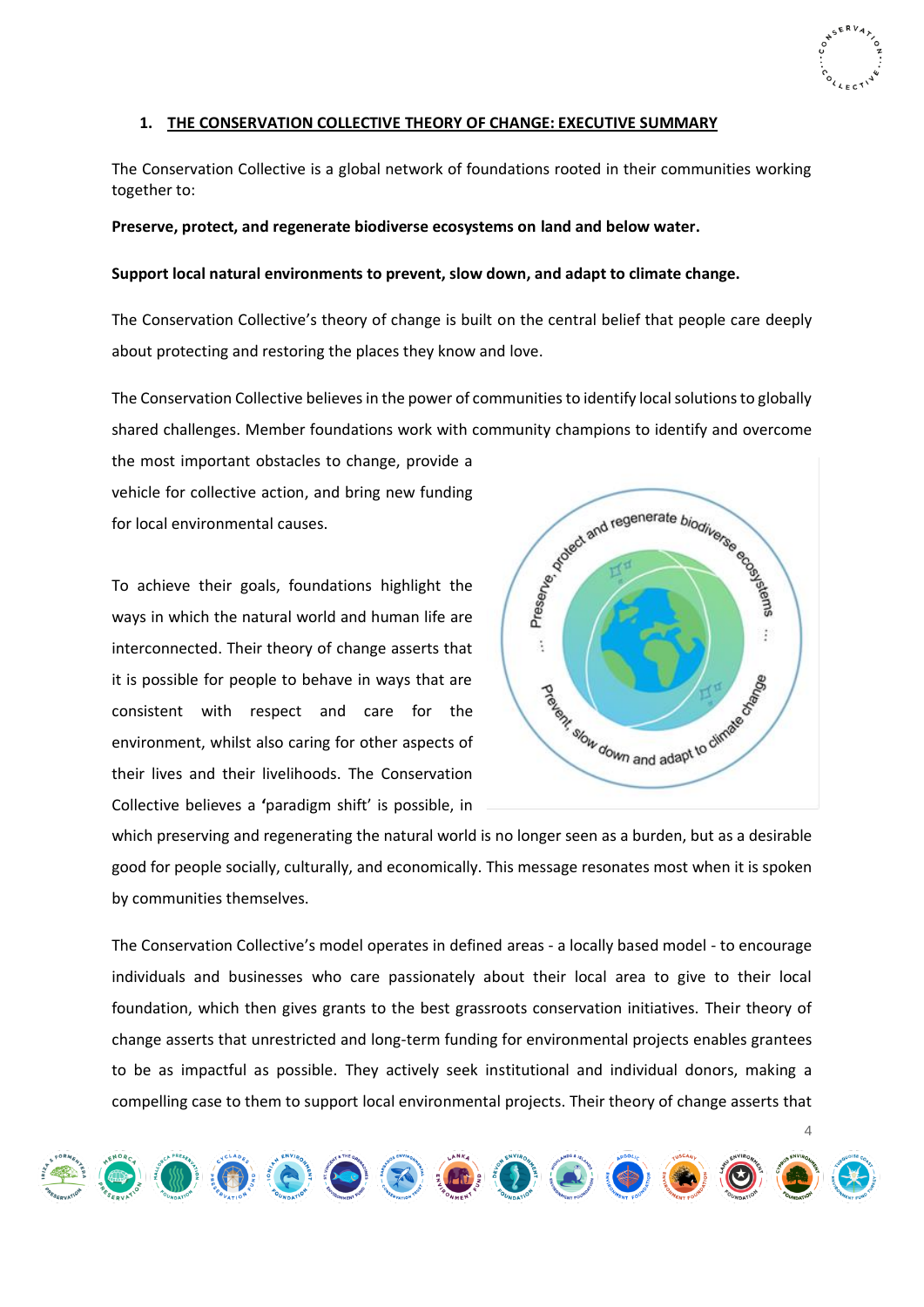

by visibly demonstrating tangible impact on the ground, momentum - or a 'multiplier effect' - builds, through which donations and support for environmental and climate solutions continue to grow naturally.

Aside from fundraising, local foundations fund and deliver projects to preserve, protect, and regenerate natural environments. Activities include influencing stakeholders like hotels, farmers and fishermen, raising awareness, influencing governments, and researching environmental issues and solutions. The ideal project is one delivered by communities themselves, but foundations will also deliver strategic projects directly to fill gaps. Independent funding and being part of the Collective helps foundations be bolder and take risks when deciding which projects to invest in. This can include kickstarting new initiatives that could ultimately lead to more significant and sustained change.

The results and lessons from each project are shared across the Conservation Collective network and beyond to improve understanding of what works and to help raise the profile of environmental action.

The global Conservation Collective movement supports foundations in several ways:

- Sharing the most pressing environmental issues and effective solutions from and with all foundations across the network.
- Promoting good practice and sharing inspiration to improve efficiency.
- Giving foundations a shared voice to enhance the reach and credibility of their work.
- Increasing each foundation's profile with larger institutional funders to support their work with the local community.

*"Everywhere you look there are brilliant, passionate people working to create positive environmental change. Often they work to advance their projects and campaigns with little or no budget. The aim of the local environmental re-granting funds of the Conservation Collective is to make it easy for individuals and local businesses to provide financial support to the most effective organisations working for the protection and restoration of the natural environment of the place that they love. Small amounts of funding, strategically directed, can supercharge this work – as we are seeing across the places in which we have created these funds."*

### **Ben Goldsmith, Chair and Founder of the Conservation Collective**

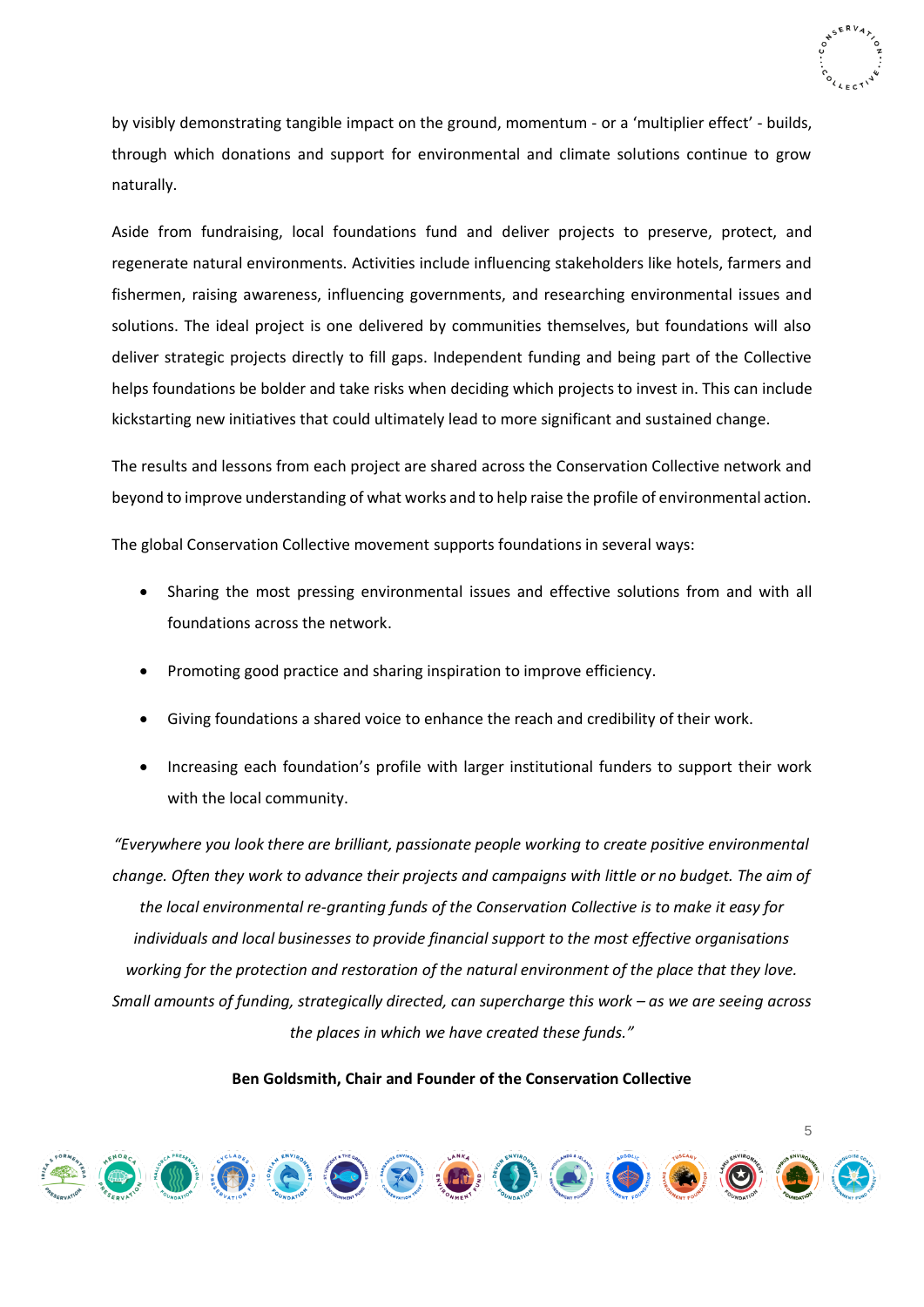

# <span id="page-5-0"></span>**2. HOW TO READ THIS THEORY OF CHANGE**

This theory of change is divided into three closely connected sections:

- A. Environmental impacts.
- B. Achieving these impacts through social, cultural and economic outcomes
- C. Creating a global movement.

# <span id="page-5-1"></span>**A. Environmental impacts**

Section one sets out the Conservation Collective's broad environmental impacts that it aims to achieve. We have kept this short and fairly high level as there is huge variety in what the Collective and the foundations do to support the environment, which would be impossible to fully capture. The aim of this section is to provide clear headings for the different types of environmental impacts foundations work on.

# <span id="page-5-2"></span>**B. Achieving these impacts through social, cultural and economic outcomes**

Section two describes the different ways that foundations pursue their environmental impacts. We have identified eight areas that foundations work on, from supporting communities to influencing governments. Under each heading we explain the context and need for the work, followed by a description of activities, how these activities are intended to work, and what outcomes are expected.

### <span id="page-5-3"></span>**C. Creating a global movement**

Section three describes how the Conservation Collective intends to support, enhance, and amplify the work of foundations and create a global movement for change.

The Conservation Collective's theory of change is summarised in the diagram on the next page.

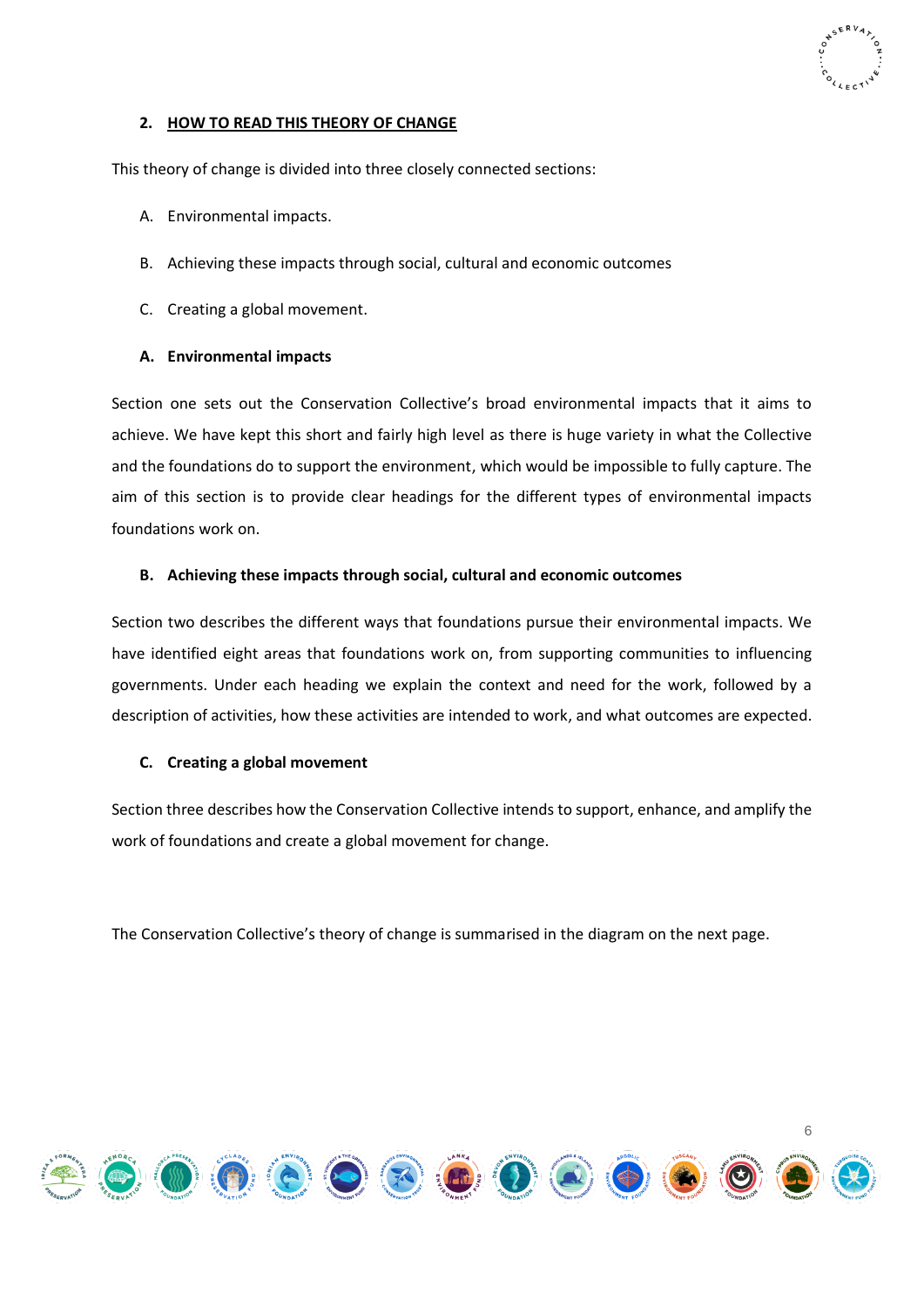

# **Summary: The Conservation Collective's theory of change**

<span id="page-6-0"></span>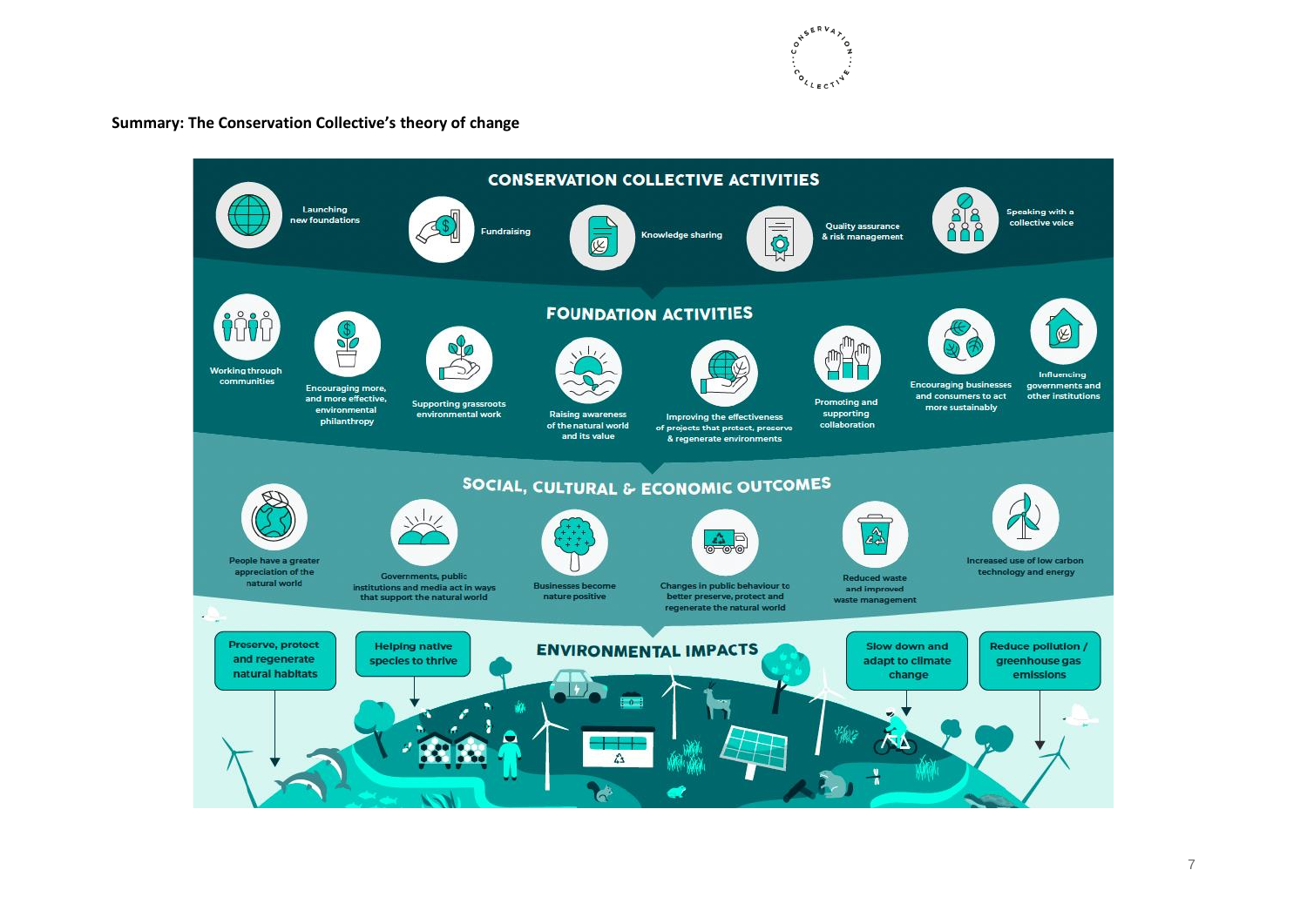

# <span id="page-7-0"></span>**2.1. Environmental Impacts**

The Conservation Collective brings people together to find local solutions to global challenges. It supports foundations around the world to:

# **Preserve, protect, and regenerate biodiverse ecosystems on land and underwater**

# **Support local natural environments to prevent, slow down and adapt to climate change.**

The Conservation Collective and its local foundations contribute to these goals by working towards the following environmental impacts.

- Preserving, protecting, and regenerating natural habitats
- Helping native species to thrive
- Reducing pollution / CO2
- Slowing down and adapting to climate change

The goals and impacts above are intended to reflect the United Nations Sustainable Development Goals as much as possible.

Human life depends upon a healthy planet. The Conservation Collective therefore helps people adapt their behaviour to show greater respect and care for the natural world, and to have a more productive and sustainable relationship with it.

Preserving, protecting, and regenerating the natural world can benefit people socially, culturally, and economically. For example, tourists prefer to visit well-protected environments where nature is thriving. The natural world and human society do not need to be in opposition but can find balance.

In this context, the Conservation Collective and local foundations work towards the following social, cultural and economic outcomes:

- People have a greater appreciation of the natural world and its value.
- Governments, public institutions and media to act in ways that support the natural world.
- Businesses and employees to better preserve, protect and regenerate the natural world in the fields of agriculture and food, fisheries, tourism, and other businesses.

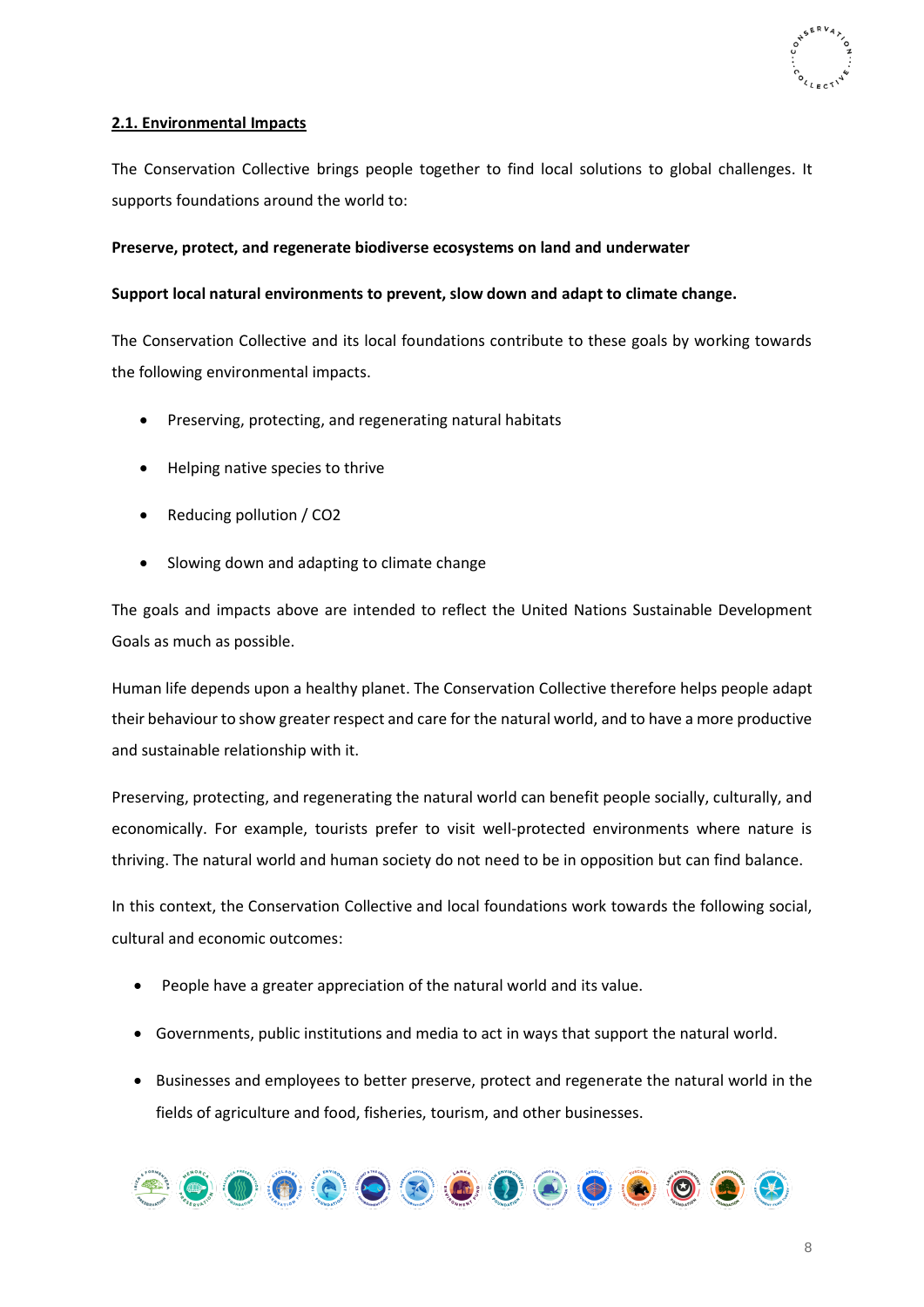

- Changes in public / consumer behaviour to better preserve, protect and regenerate the natural world.
- Reduced waste / better waste management.
- Increased use of low carbon technology and energy.

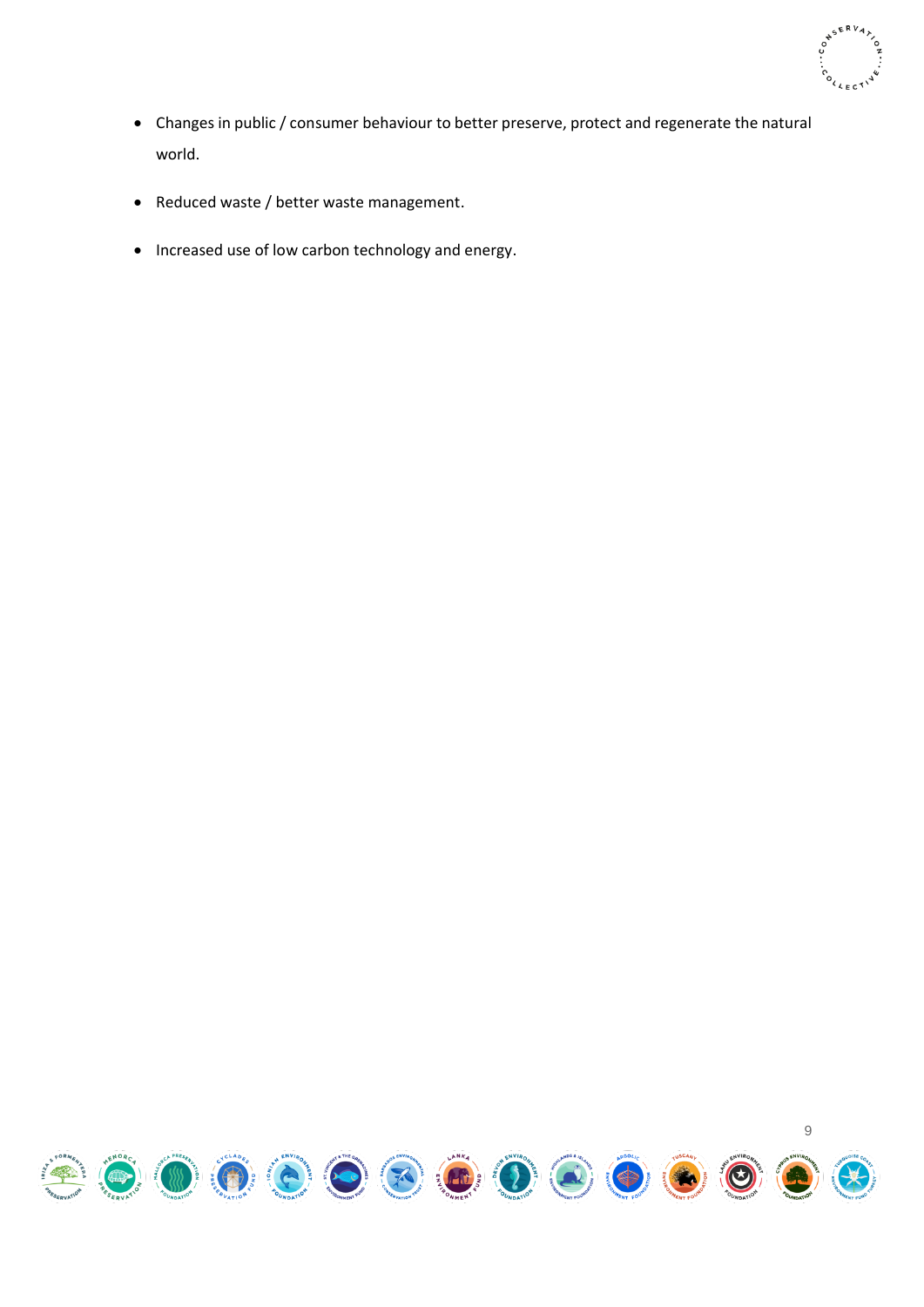

# <span id="page-9-0"></span>**2.2 Meeting these Goals**

This section describes the various ways in which local foundations work towards the outcomes and impacts described in section one.

Each foundation aims to be embedded within a local community. Because each community will have different needs, each foundation will collaborate with local stakeholders on the best route forward. This is the starting point for all foundations; hence we describe this aspect of their work first, followed by the imperative of raising money for environmental projects. After this, foundations have several options for how to pursue their goals and what they do is determined by local needs. Hence, a broad sequence of foundation activities can be described as follows:

# **Foundations achieve their goals by:**

*Core foundation activities:*

- 1. Working through communities.
- 2. Encouraging more, and more effective, environmental philanthropy.
- 3. Funding and supporting projects that directly preserve, protect, and regenerate habitats and species; prevent, slow down, and adapt to climate change.

# *Additional foundation activities, depending on what is required locally:*

- 4. Raising peoples' awareness of the natural world and its value.
- 5. Improving understanding of conservation issues and 'what works'.
- 6. Promoting and supporting collective action.
- 7. Helping businesses and consumers to act more sustainably
- 8. Influencing Governments and other institutions

# <span id="page-9-1"></span>*2.2.1. Working through communities*

The Conservation Collective believes that working closely with communities at the grassroots is the best way to achieve more profound and systemic change.

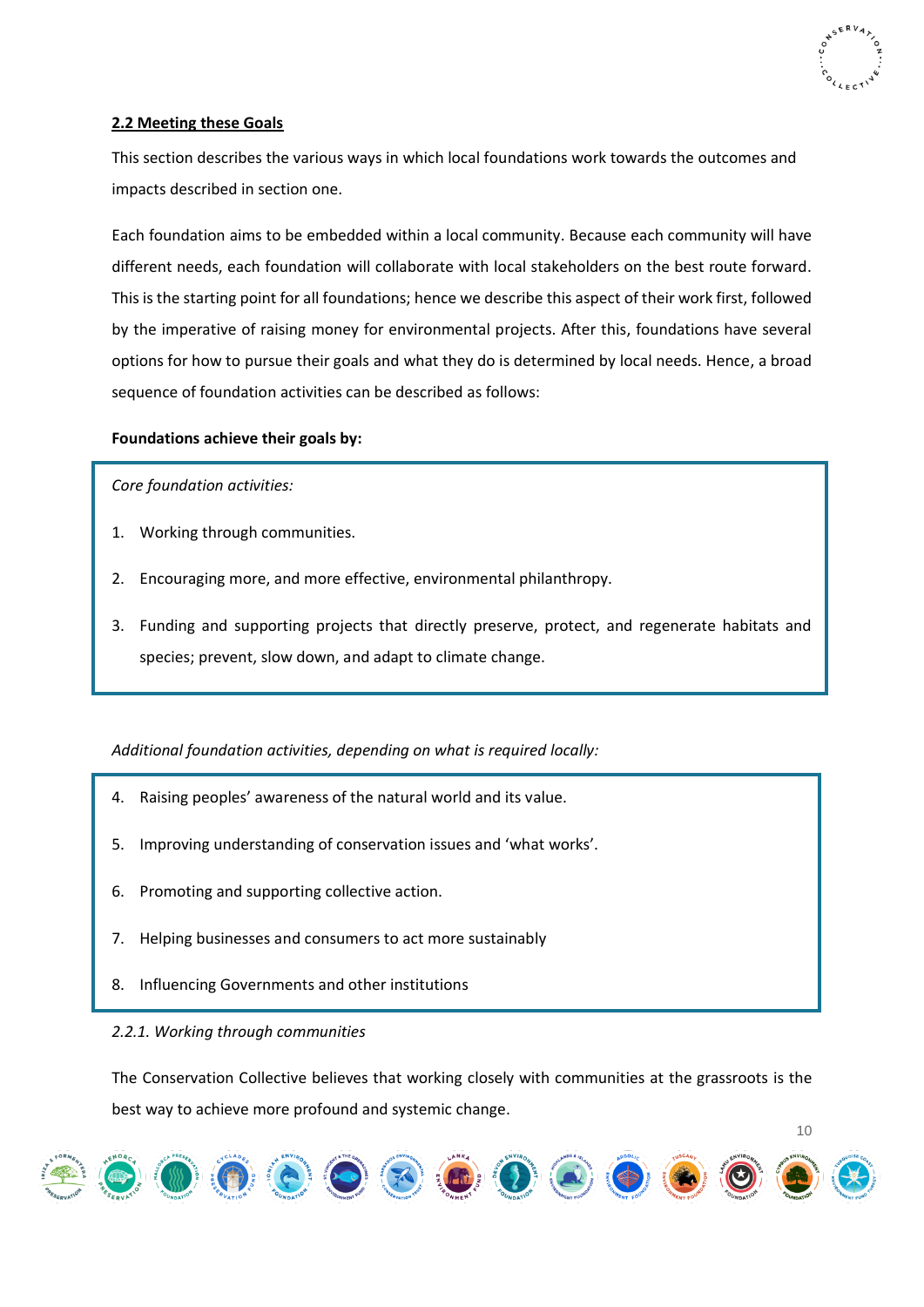

Foundations aim to operate in a special position in which they are embedded within their local communities whilst also maintaining enough of a strategic view to be able to identify the most pressing environmental issues, what activities are happening to address them and where the gaps are. This helps foundations make the right decisions and best use of resources.

To build trust and credibility it is essential that foundations are not seen as outsiders but are an integral part of the community. They must avoid competing with other local, regional, or national organisations who share the same interests. Foundations should work through grassroots activity, only acting directly where there are clear gaps in local civil society. Their aim should always be to build the capacity of local groups and coalitions to maintain ownership of initiatives. Local groups and other stakeholders should see foundations as important partners, independent and transparent in the community's best interests.

Within communities, foundations work with a wide range of local stakeholders, including local businesses, policy makers and other decision makers. Foundations need local stakeholders to understand and value their work so they can work with them to create the conditions for change and enable local solutions to global challenges. Representatives of key stakeholder groups therefore sit on each foundation's advisory board to provide technical and strategic insights.

| 'Local champions'                                                                                                                                    | <b>Donors</b>                                                                                                                                                                                   | <b>Local communities</b>                                                                                                                                          |
|------------------------------------------------------------------------------------------------------------------------------------------------------|-------------------------------------------------------------------------------------------------------------------------------------------------------------------------------------------------|-------------------------------------------------------------------------------------------------------------------------------------------------------------------|
| • Local NGO leaders                                                                                                                                  | • Second homeowners                                                                                                                                                                             | • The public                                                                                                                                                      |
| <b>Environmental scientists</b><br>$\bullet$<br>and marine biologists<br>• Sustainability orientated<br>businesses<br>Campaigners<br>٠<br>Volunteers | • Regular visitors (e.g., to<br>villas, rentals, and hotels)<br>• Local business and their<br>owners<br>Local philanthropists<br>٠<br>Non-local philanthropists<br>٠<br>with connections to the | • Visitors<br>• Tourism and hospitality sector<br>• Farmers and fishermen<br>• School teachers and students<br>$\bullet$ The media<br>• Academic institutions and |
|                                                                                                                                                      | place                                                                                                                                                                                           | universities<br>Diving centres                                                                                                                                    |

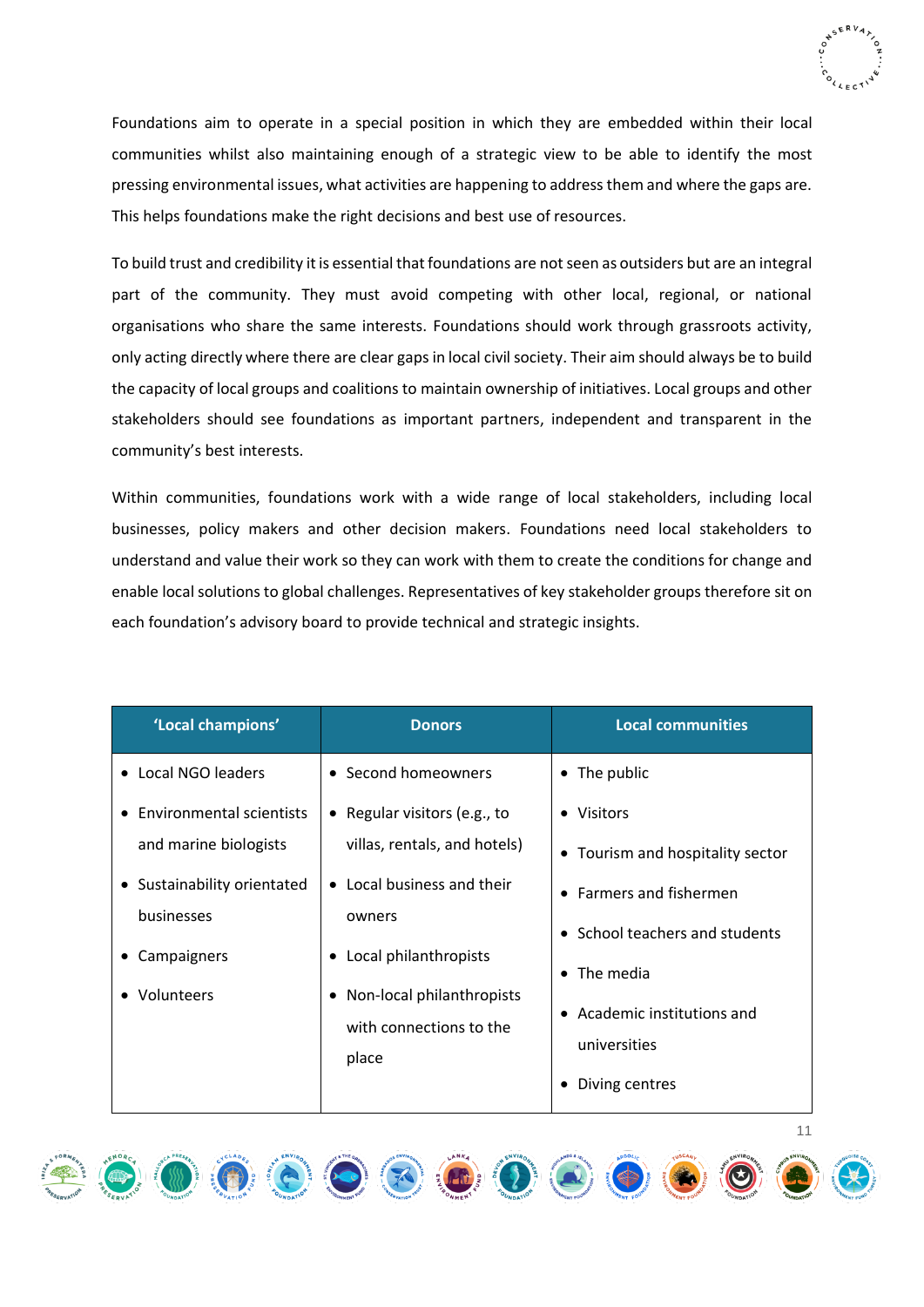

| • The diaspora      | • Hunters                      |
|---------------------|--------------------------------|
| • Other foundations | • Relevant industries and      |
|                     | corporates (e.g.,              |
|                     | energy/utilities/property)     |
|                     | • Local Government/politicians |

# **Change can happen through the following ways of working:**

- Independence and transparency
- Trusting relationships with partners
- Being embedded into local communities
- Supporting and developing local solutions to global problems
- Linking economic and environmental renewal
- Positivity, openness, and collaboration
- Empowering communities for a 'bottom-up' approach to environmental action
- Creating conditions for future change.

An important aim of foundations is to identify, support and collaborate with "**local champions"**  advocating for environmental causes. These could include, for example, local activists, community group leaders, researchers, staff or trustees of local charities.

These champions have insight and passion but may not always have the skills, knowledge, resources, and access to decision-makers to make as much difference as they could. Foundations can empower them to make the greatest impact possible by sharing good practice and building their skills, knowledge, and connections.

Local champions, along with other community groups and grantees, are investing their own time and money into environmental causes. There is a risk they may become demotivated and put their efforts

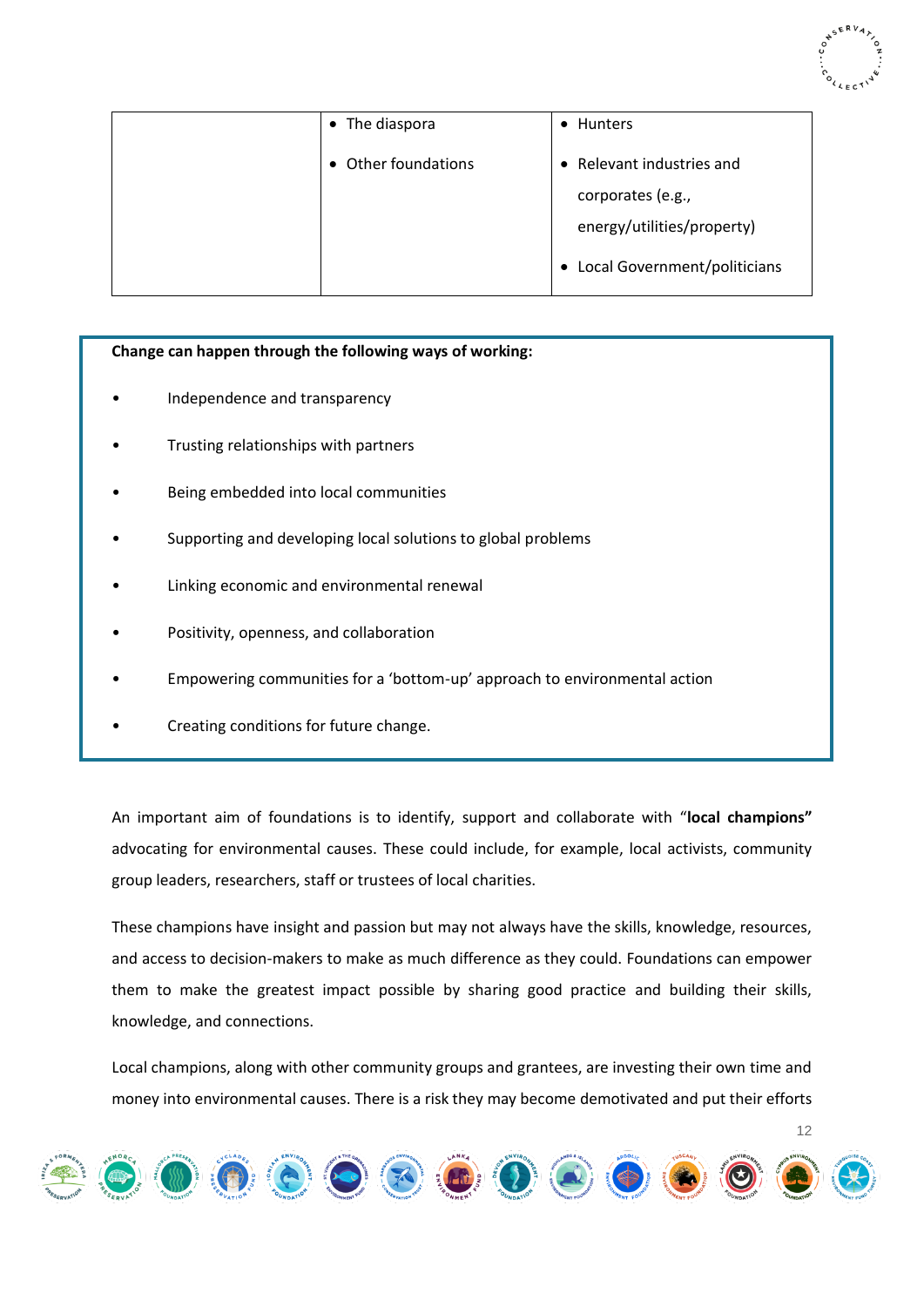

into other things. To combat this, foundations celebrate peoples' achievements and transferable learning with others. They also try to give champions a vision of success and reassure them that sustainability and conservation issues are steadily rising in global and local agendas.

Foundations investigate people's motivations to engage in local networks and provide opportunities for people to do so. Not only does this motivate local champions, but it also creates more of them. This is critical to the Conservation Collective's approach and may therefore sometimes drive foundations to fund projects that may not have the highest environmental impact but are important for building local capacity and commitment.

| How we work to address global<br>challenges on a local level                                                                                                                                                                                                                                                                                                                                                                                                                                                     | How this work leads to<br>change occurring                                                                                                                                                                                                                                                                                                      | The intermediate outcomes<br>we want to achieve                                 |
|------------------------------------------------------------------------------------------------------------------------------------------------------------------------------------------------------------------------------------------------------------------------------------------------------------------------------------------------------------------------------------------------------------------------------------------------------------------------------------------------------------------|-------------------------------------------------------------------------------------------------------------------------------------------------------------------------------------------------------------------------------------------------------------------------------------------------------------------------------------------------|---------------------------------------------------------------------------------|
|                                                                                                                                                                                                                                                                                                                                                                                                                                                                                                                  | <b>Empowering local champions</b>                                                                                                                                                                                                                                                                                                               |                                                                                 |
| • We support local champions,<br>NGOs, and communities to build<br>on their assets by improving<br>skills and knowledge<br>• We share best practice and<br>learning from across the world<br>We arrange study visits and the<br>sharing of information. For<br>example, by linking groups with<br>similar projects to share<br>successes and failures<br>• We provide technical support:<br>including appropriate<br>equipment, study development,<br>consultancy, etc.<br>• We provide mentoring and<br>support | • Local communities are<br>aware of good practice.<br>• Local communities adopt<br>/ adapt good practice<br>Increased sharing of<br>$\bullet$<br>learning and good<br>practice between<br>partners<br>• Groups have the<br>resources they need to<br>fulfil their potential<br>Local champions are<br>motivated and as<br>ambitious as possible | More effective action and<br>$\bullet$<br>projects by local<br>community groups |

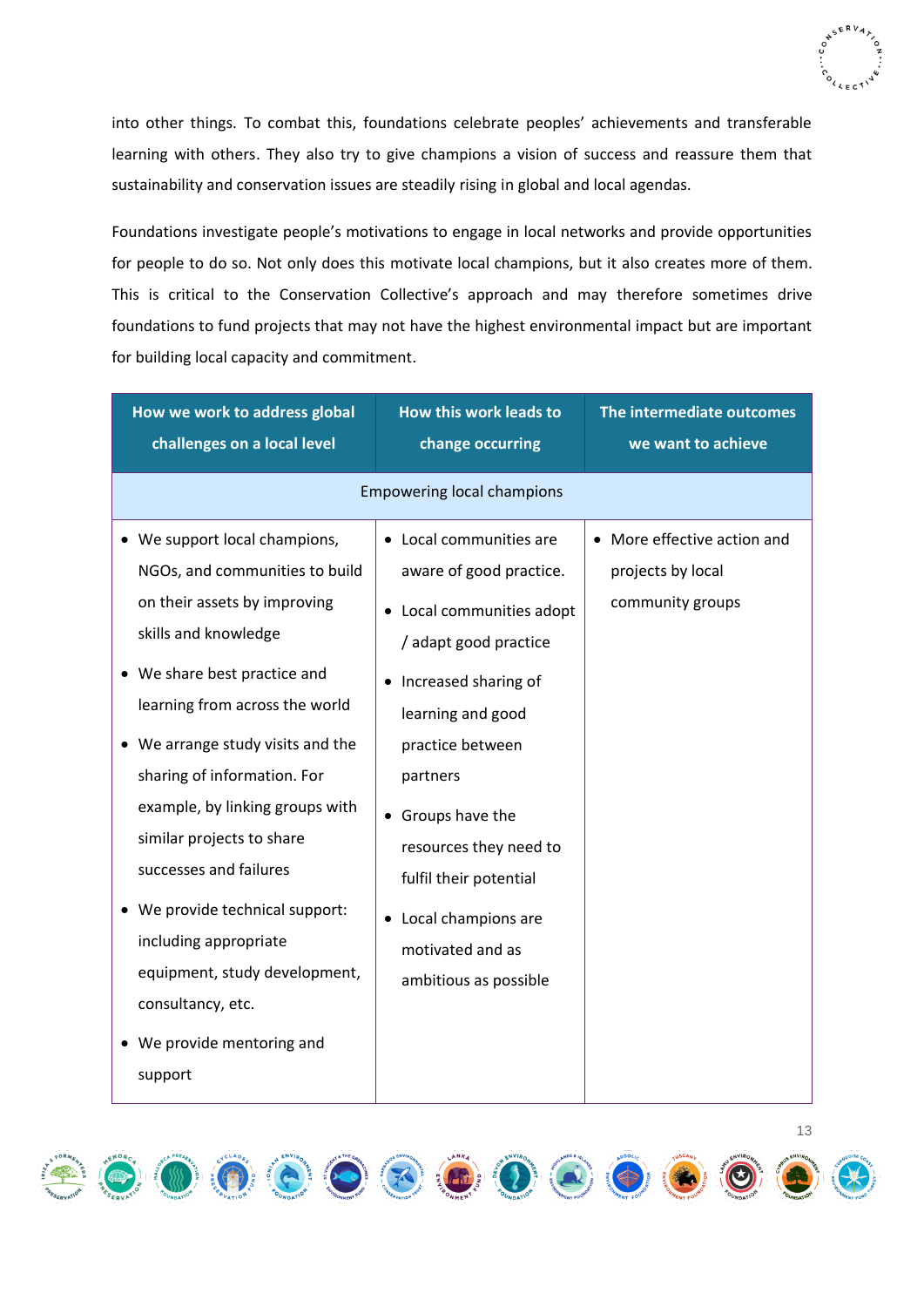| Motivating local champions      |                                   |                                     |
|---------------------------------|-----------------------------------|-------------------------------------|
| • We celebrate the achievements | • Local champions find            | Local champions remain<br>$\bullet$ |
| of local partners.              | environmental work                | active                              |
| • We work to understand         | rewarding and                     |                                     |
| motivations for engagement in   | enjoyable.                        |                                     |
| local networks and provide      | Local champions have<br>$\bullet$ |                                     |
| opportunities for people to do  | financial and emotional           |                                     |
| SO.                             | support to invest in what         |                                     |
|                                 | they are doing.                   |                                     |

# <span id="page-13-0"></span>*2.2.2. Encouraging more, and more effective, environmental philanthropy*

Communities need funding to help them preserve, protect, and regenerate their local environments. There are already many institutions and individuals who donate to environmental projects. However, there is always a need for more resources and the Conservation Collective believes that by sharing a compelling case and tangible solutions they can inspire existing and potential donors to donate more, and more effectively.

The Conservation Collective wants donors to give in two ways:

- **Unrestricted:** This empowers grantees to adapt their work in response to ongoing learning and changing needs
- **Long-term:** This allows grantees to plan for the future and act more strategically.

Foundations fundraise in two ways: by working with donors and potential donors directly, and by providing practical and technical assistance to local partners to help them raise money themselves.

The Conservation Collective plays a unique role in supporting local collaboration to address global challenges. Together, foundations, donors, and communities address obstacles, identify solutions and share inspiration. By demonstrating what works, providing a vehicle for collective action, and sharing inspiration, the Conservation Collective and its foundations encourage a 'multiplier effect', increasing donations to environmental and climate solutions.

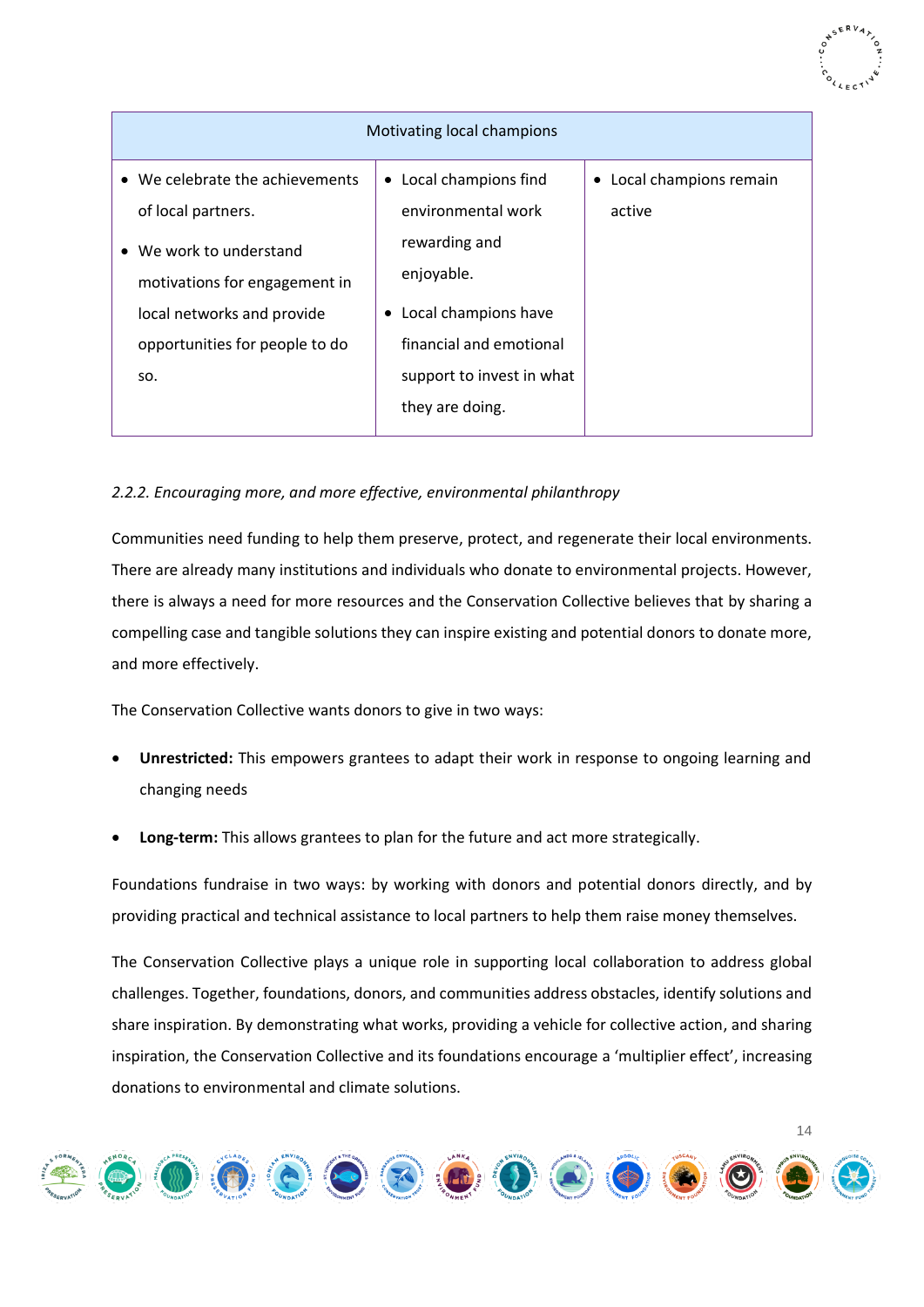| How we work to address global              | How this work leads to     | The intermediate outcomes |
|--------------------------------------------|----------------------------|---------------------------|
| challenges on a local level                | change occurring           | we want to achieve        |
| • We engage and build                      | • Donors feel inspired and | • Increased donations to  |
| relationships with individual              | engaged with               | environmental causes via  |
| donors (potential and existing).           | environmental causes.      | the foundation.           |
| We make a compelling case for<br>$\bullet$ | Donors understand the      | • Increased donations to  |
| environmental funding generally            | need for sustained,        | environmental causes      |
| and for the types of funding that          | unrestricted funding, to   | direct to local           |
| are most useful locally.                   | enable longer-term         | partners/grantees.        |
| We make the case for flexible,             | planning.                  | Increased unrestricted    |
| unrestricted funding that trusts           | • Local champions are      | donations or commitments  |
| and empowers grantees to plan              | active and effective in    | to longer-term support.   |
| for the future.                            | fundraising.               |                           |
| We support local champions to              |                            |                           |
| maximise opportunities for                 |                            |                           |
| funding, including capacity                |                            |                           |
| building and practical assistance          |                            |                           |
| (e.g., helping to fill in funders'         |                            |                           |
| application forms)                         |                            |                           |

# <span id="page-14-0"></span>*2.2.3. Funding and supporting projects that directly preserve, protect, and regenerate habitats and species*

Foundations give grants to people and institutions in local communities to run specific projects to preserve, protect, and regenerate the local environment and to prevent, slow down and adapt to climate change.

In any location, a wide range of projects are always possible, so foundations work with communities to help them assess different options. They share what's been learnt from other projects and locations to support local decision making.

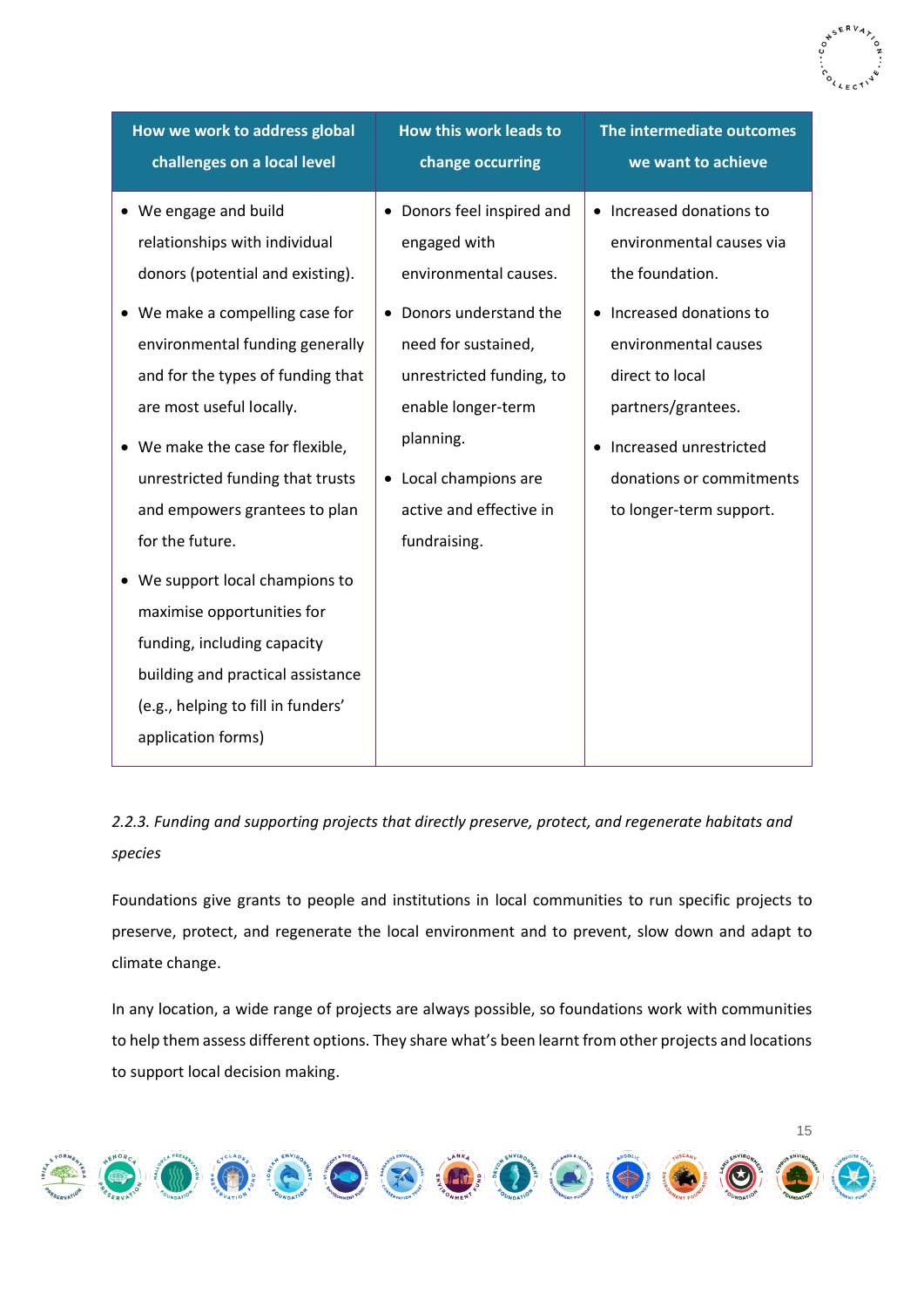

Foundations aim to achieve tangible and demonstrable results which can be replicated in other communities across the world.

| How we work to address global                                                                                                                                                                                                                                                                                                                           | How this work leads to                                                                                      | The intermediate outcomes                                                                                               |
|---------------------------------------------------------------------------------------------------------------------------------------------------------------------------------------------------------------------------------------------------------------------------------------------------------------------------------------------------------|-------------------------------------------------------------------------------------------------------------|-------------------------------------------------------------------------------------------------------------------------|
| challenges on a local level                                                                                                                                                                                                                                                                                                                             | change occurring                                                                                            | we want to achieve                                                                                                      |
| • We work with communities to<br>assess the different options for<br>projects<br>We prioritise actions/projects<br>based on our experience and a<br>good understanding of what is<br>needed<br>We fund specific projects such<br>as conservation services,<br>rehabilitation, restoration,<br>signposting etc.<br>• We embed flexibility in our<br>work | Effective projects that<br>$\bullet$<br>achieve their objectives<br>Transferable good<br>practice is shared | • Tangible results in<br>preserving, protecting, and<br>regenerating biodiverse<br>ecosystems on land and<br>underwater |

# <span id="page-15-0"></span>*2.2.4. Raising peoples' awareness of the natural world and its value*

Around the world, people are not sufficiently connected to their natural environment. Many are unaware of the climate and biodiversity challenges we are facing, how pressing these challenges are and how they can affect human life. In response, the foundations aim to:

- Increase awareness and appreciation of the natural world in their communities
- Encourage people to take a greater interest
- Help people better understand how their actions can make a difference
- Increase the number of 'local champions' who drive environmental causes.

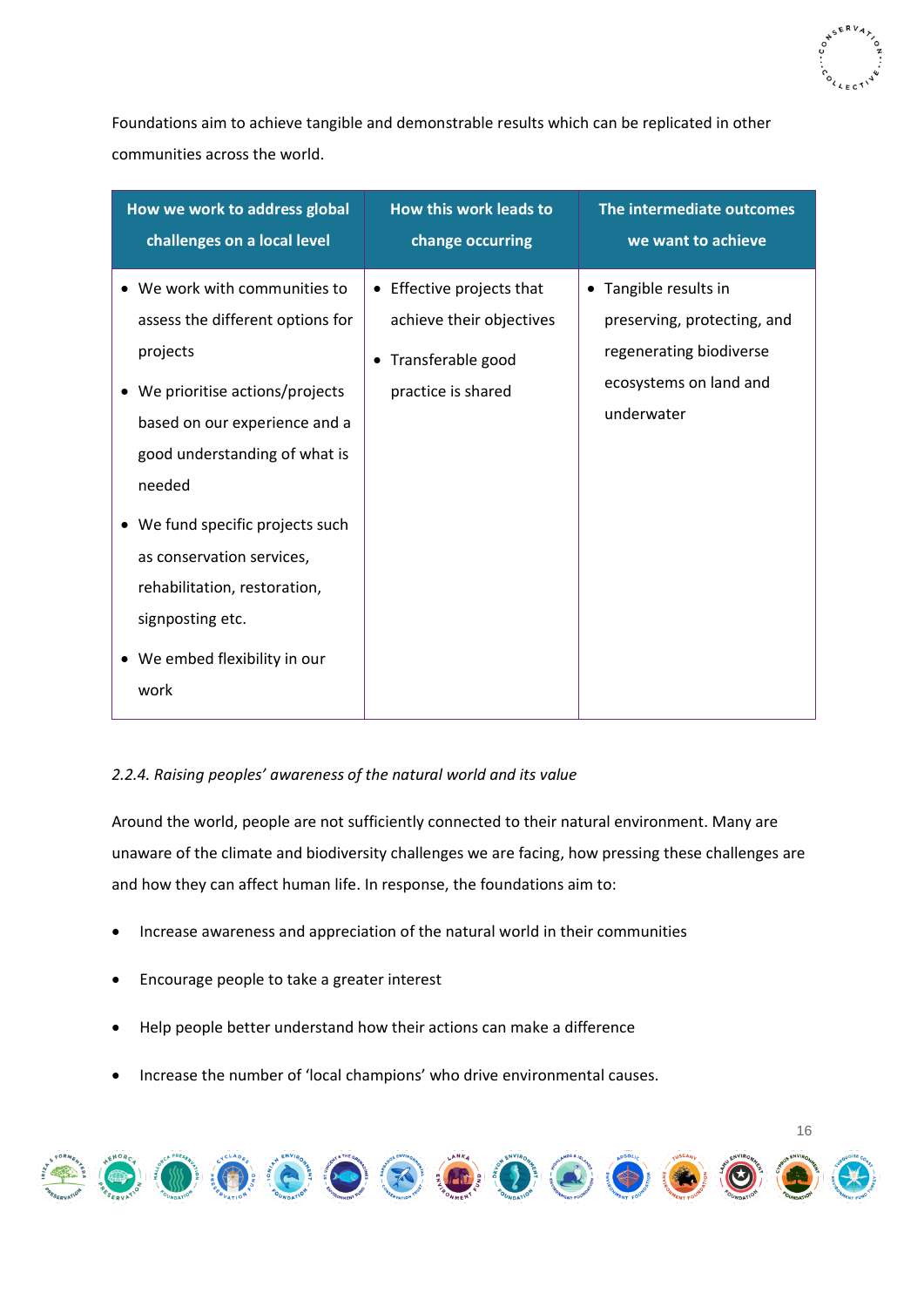

To achieve these outcomes, foundations run awareness-raising campaigns to inspire new audiences and amplify the voices of local champions.

An important dimension to awareness-raising work is the Conservation Collective's belief that economic prosperity and environmental sustainability do not need to be in opposition. Foundations encourage people to see the potential economic value of the natural world, and work with others to change economic norms and incentives to harmonise the economy and the environment.

The Conservation Collective is building a shared belief that change is possible, desirable, and will not harm people's livelihoods. Foundations promote this view by outlining the economic case for supporting the environment in different circumstances and communities, and by challenging the assumption that short-term economic goals must always take precedence.

| How we work to address global<br>challenges on a local level                                                                                                                               | How this work leads to<br>change occurring                            | The intermediate outcomes<br>we want to achieve                                                                                                                                                                      |
|--------------------------------------------------------------------------------------------------------------------------------------------------------------------------------------------|-----------------------------------------------------------------------|----------------------------------------------------------------------------------------------------------------------------------------------------------------------------------------------------------------------|
| Connection with the natural world                                                                                                                                                          |                                                                       |                                                                                                                                                                                                                      |
| • We make the case for focusing<br>on the environment<br>• We engage communities<br>through public events/exhibits<br>• We raise awareness though<br>educational and training<br>campaigns | • We reach new audiences<br>Our messages engage<br>and inspire people | Greater awareness and<br>$\bullet$<br>appreciation of the natural<br>world across localities<br>Increased number of 'local<br>champions' championing the<br>environment<br>Increased collective support<br>$\bullet$ |

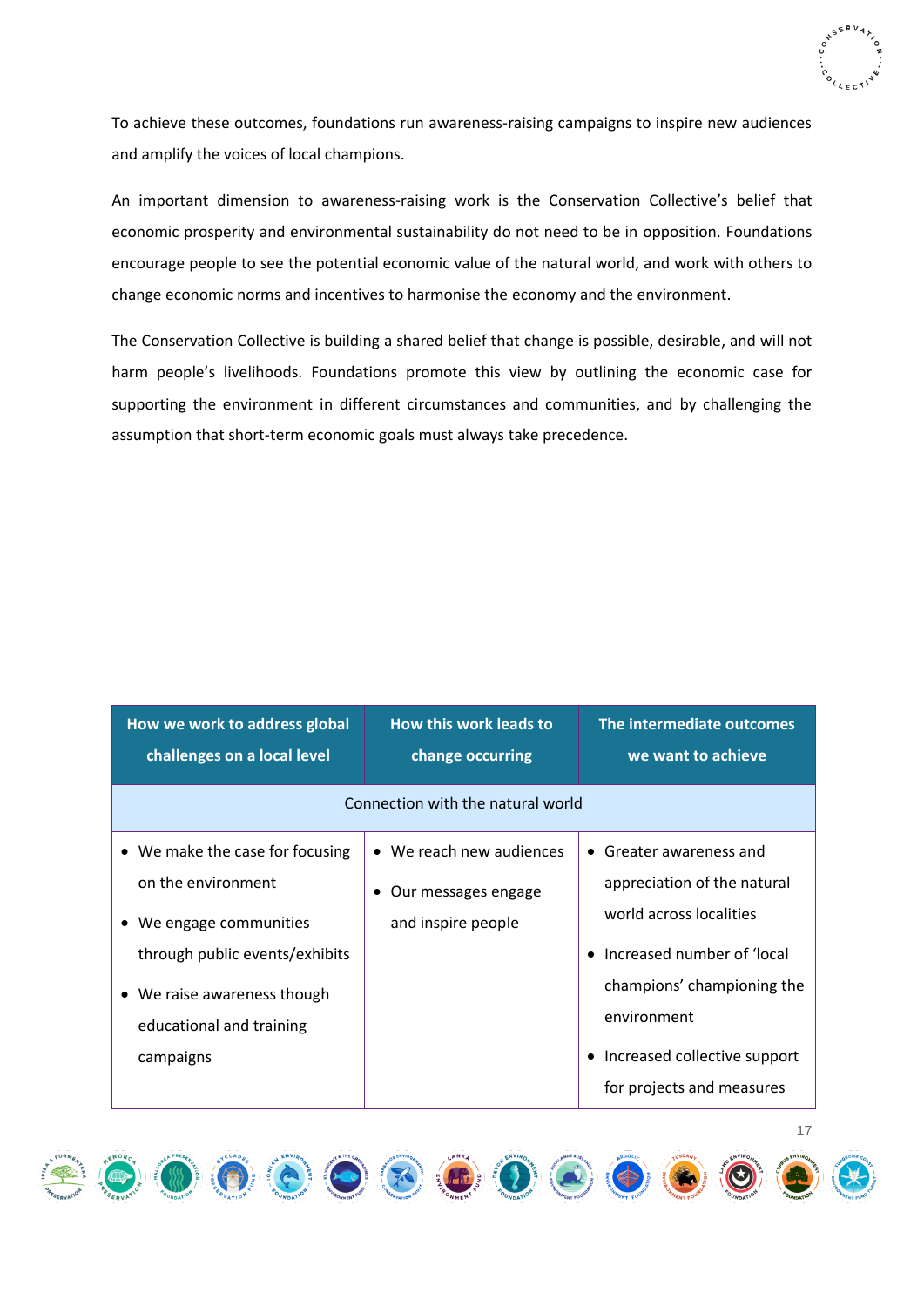| We amplify the messages of<br>'local champions'                                                                                                                                                                                                                                                                                             |                                                                                                                                                                                                                                                                                                                    | that protect the<br>environment                                                                                                                                                   |
|---------------------------------------------------------------------------------------------------------------------------------------------------------------------------------------------------------------------------------------------------------------------------------------------------------------------------------------------|--------------------------------------------------------------------------------------------------------------------------------------------------------------------------------------------------------------------------------------------------------------------------------------------------------------------|-----------------------------------------------------------------------------------------------------------------------------------------------------------------------------------|
|                                                                                                                                                                                                                                                                                                                                             | The economic case for supporting the environment                                                                                                                                                                                                                                                                   |                                                                                                                                                                                   |
| • We conduct research and<br>analysis to make the economic<br>case for focusing on the<br>environment<br>• We show how economic<br>incentives could be changed to<br>better serve the needs of the<br>environment<br>We conduct individual<br>advocacy with decision-<br>makers, including to amplify<br>the messages of local<br>champions | • We make a clear and<br>compelling economic<br>case for focusing on the<br>environment and<br>changing incentives<br>• We reach and engage the<br>right audiences with the<br>economic case<br>Increased belief in our<br>collective potential to<br>change economic norms<br>and incentives in our<br>localities | • Increased appreciation of<br>the economic value of the<br>natural world<br>Economic norms and<br>incentives established that<br>reflect both the economy<br>and the environment |

# <span id="page-17-0"></span>*2.2.5. Improving understanding of conservation issues and 'what works'*

Humanity is still learning how to address the environmental crises. We do not understand all the environmental issues communities are facing, nor which initiatives are most likely to work. Foundations therefore work with local partners to direct environmental action and projects to the most important local issues where the greatest change can be achieved. To achieve this, foundations fund research, build local capacity for learning, and share what they learn with partners locally and globally.

The type of research funded is important. The Conservation Collective is conscious that local communities need information and resources to act quickly, but also need support to create the conditions for future improvement. Foundations therefore focus on active grassroots learning, as well as longer-term research and evaluation.

18

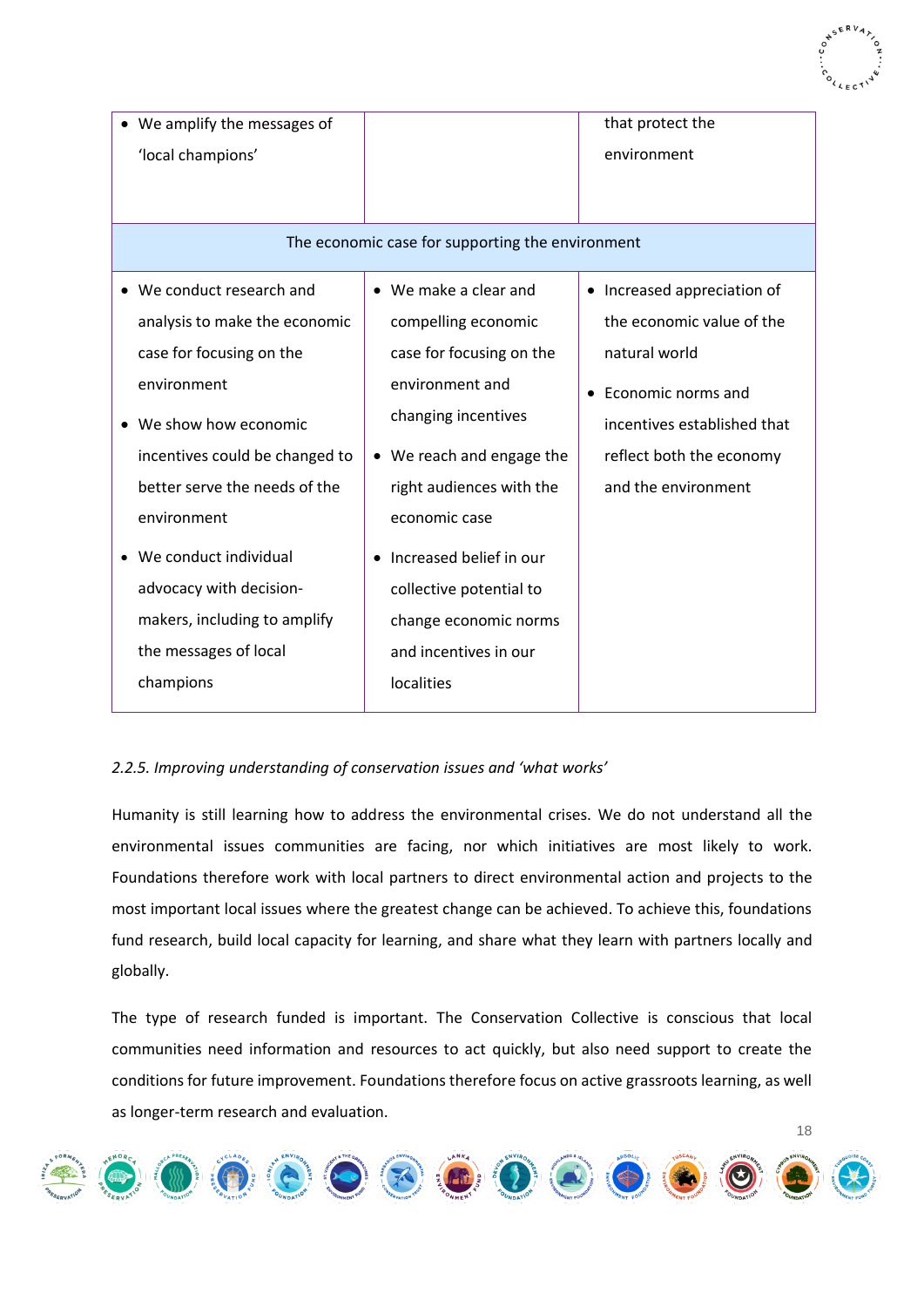

By identifying obstacles and providing a vehicle for collective action to implement solutions, the work of the Conservation Collective and its foundations encourages a 'multiplier effect', increasing donations to environmental and climate solutions.

| How we work to address global                                                                                                                                                                                                                       | <b>How this work leads to</b>                                                                                                                                                        | The intermediate outcomes                                                                                                                                                                                                                                              |
|-----------------------------------------------------------------------------------------------------------------------------------------------------------------------------------------------------------------------------------------------------|--------------------------------------------------------------------------------------------------------------------------------------------------------------------------------------|------------------------------------------------------------------------------------------------------------------------------------------------------------------------------------------------------------------------------------------------------------------------|
| challenges on a local level                                                                                                                                                                                                                         | change occurring                                                                                                                                                                     | we want to achieve                                                                                                                                                                                                                                                     |
| • We fund research and<br>monitoring activities<br>• We fund capacity building and<br>provide hands-on support<br>ourselves to build local<br>capacity<br>• We share learning locally,<br>regionally, and globally to<br>enable collective learning | Improved data and<br>$\bullet$<br>evidence to support<br>environmental initiatives<br>More learning shared<br>$\bullet$<br>across networks within<br>local communities and<br>beyond | • Environmental action and<br>projects are directed at the<br>most important issues and<br>where the most difference<br>can be achieved<br>• A maturing evidence base<br>about what issues are most<br>pressing and the<br>effectiveness of different<br>interventions |

# <span id="page-18-0"></span>*2.2.6. Promoting and supporting collective action*

The Conservation Collective believes in the benefits of collective action and collaborative working for the following reasons:

- Collaborative projects and coordinated action generally achieve better results than isolated efforts
- Collaboration can reduce competition for limited resources
- Collaboration can encourage further funding by giving a clear focal point for engagement with stakeholders and potential donors.

However, collaboration is difficult. People may lack the necessary networks, they may not be aware of opportunities to work together, or they may be unaccustomed to working in this way.

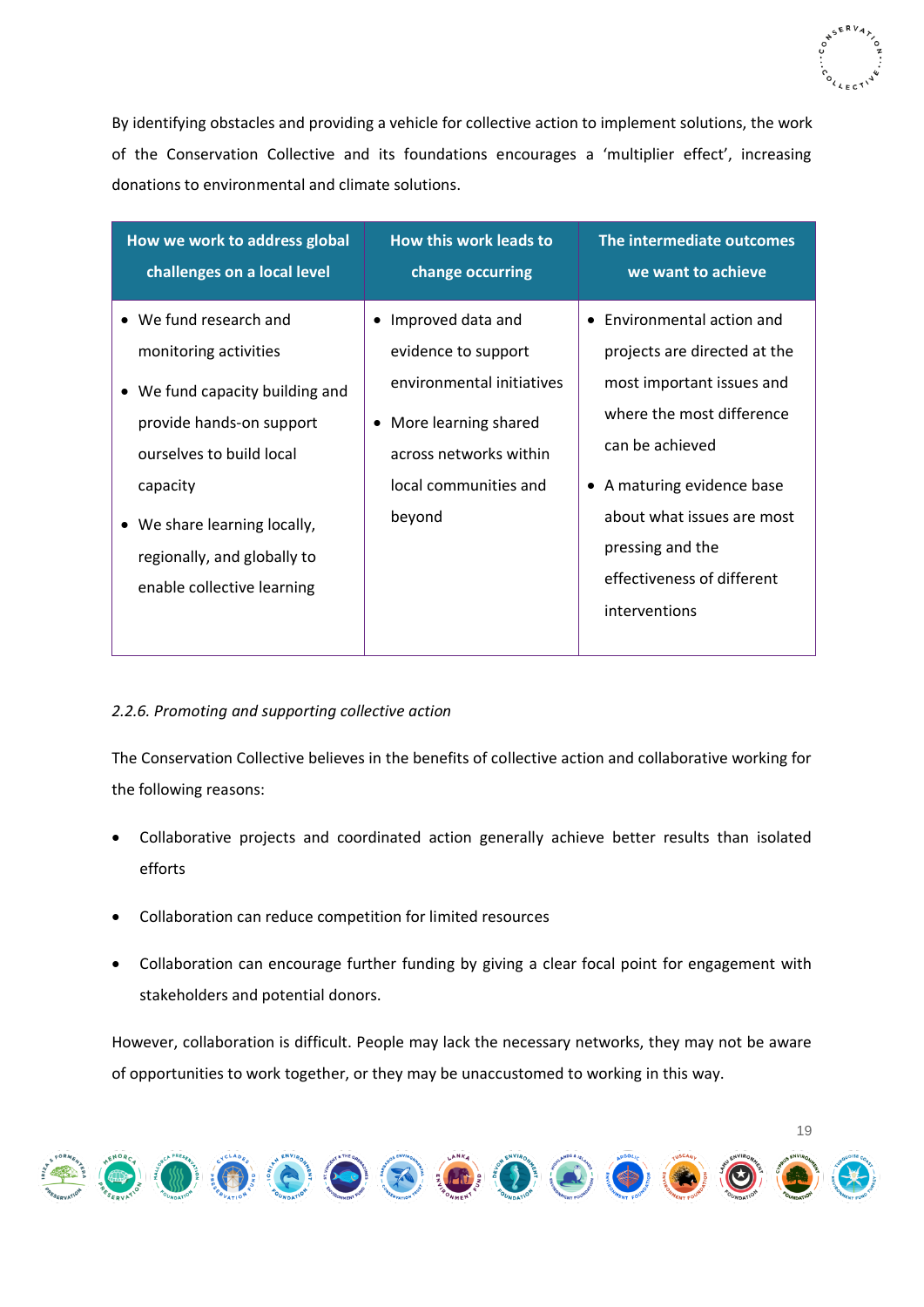

The Conservation Collective therefore seeks to persuade people of the value of working together, to make it as easy as possible to do, and to motivate and support collaborative efforts. Foundations identify gaps where stronger networks will support environmental action, and then bring people with similar interests or activities together.

| How we work to address global                                                                                                                                                                                                                                                                                                                                                                                                                                                                             | How this work leads to                                                                                                                                                                                                                           | The intermediate outcomes                                                      |
|-----------------------------------------------------------------------------------------------------------------------------------------------------------------------------------------------------------------------------------------------------------------------------------------------------------------------------------------------------------------------------------------------------------------------------------------------------------------------------------------------------------|--------------------------------------------------------------------------------------------------------------------------------------------------------------------------------------------------------------------------------------------------|--------------------------------------------------------------------------------|
| challenges on a local level                                                                                                                                                                                                                                                                                                                                                                                                                                                                               | change occurring                                                                                                                                                                                                                                 | we want to achieve                                                             |
|                                                                                                                                                                                                                                                                                                                                                                                                                                                                                                           | <b>Nurturing connections</b>                                                                                                                                                                                                                     |                                                                                |
| • We identify gaps where<br>stronger networks would<br>support environmental action<br>• We help people network by<br>bringing together people,<br>businesses, NGOs and<br>associations and encouraging<br>alliances<br>We identify and develop<br>opportunities/projects that<br>people can work together<br>• We spread the word through<br>social media and community<br>awareness raising<br>• We link up people working on<br>the same or similar issues<br>where collaboration may be<br>beneficial | • New/stronger<br>connections/ alliances<br>are formed<br>• Working in alliance<br>becomes easier to<br>envisage, generating<br>excitement and increased<br>motivation<br>• Key stakeholders identify<br>'win-win' projects to<br>collaborate on | • Increased collaboration<br>focused on environmental<br>issues at local level |

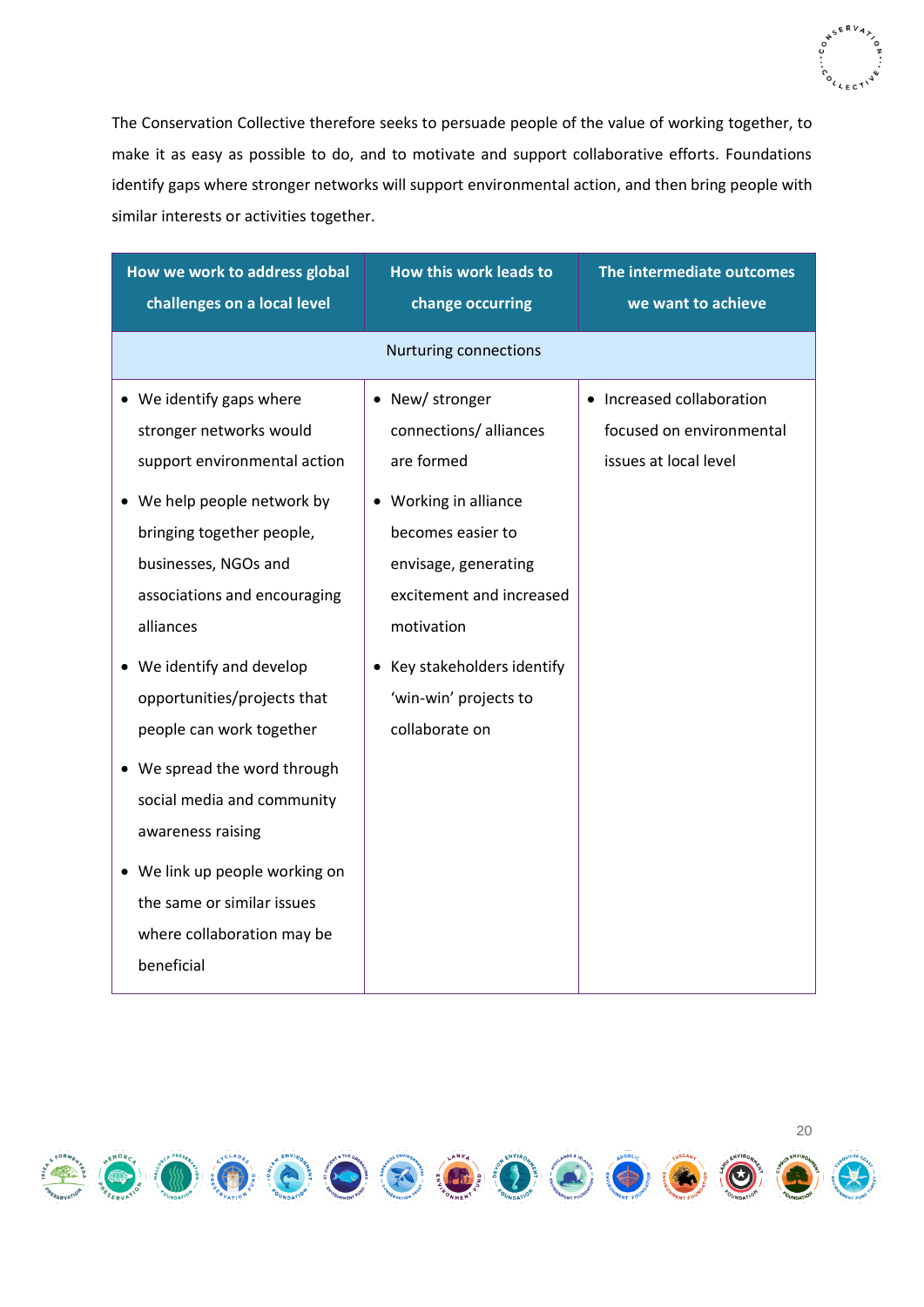# <span id="page-20-0"></span>*2.2.7. Helping businesses and consumers act more sustainably*

Foundations work with businesses and consumers to help them adapt their behaviour to have a more productive and sustainable relationship with the natural world. Foundations work on both the demand side and the supply side:

- **On the demand side,** consumers across the world make irresponsible choices that harm the environment. Often this is because they lack information or because sustainable products are too expensive, unappealing, or not available.
- **On the supply side,** businesses across the world could adopt more sustainable practices, but can lack information about what steps they can take, do not have sufficient financial incentives to change and/or lack support from their governments to change their ways of working.

In response, foundations make it easier for local consumers to shop sustainably by sharing information on how the environment is affected by their purchasing choices and encouraging people to buy local sustainably produced goods.

Foundations also work with businesses to raise awareness and to make the business case for sustainable practices. They encourage commitment to environmentally friendly practices in production and supply chains, and work with governments to set legislation and incentives that encourage environmentally sustainable business practices.

| How we work to address global  | <b>How this work leads to</b>                           | <b>The intermediate outcomes</b>                     |
|--------------------------------|---------------------------------------------------------|------------------------------------------------------|
| challenges on a local level    | change occurring                                        | we want to achieve                                   |
|                                | Consumers                                               |                                                      |
| • We share examples of how the | • Increased understanding                               | • Consumers include                                  |
| environment is affected by     | by business and                                         | environmental factors in                             |
| consumer choices               | consumers of how                                        | their decision making. (For                          |
| We promote local produce and   | behaviour affects the                                   | example, reduce plastic                              |
| support different ways to make | environment                                             | use/lower carbon                                     |
| local produce available        | • Easier for people to make<br>more responsible choices | travel/reduced consumption<br>of vulnerable species) |



21









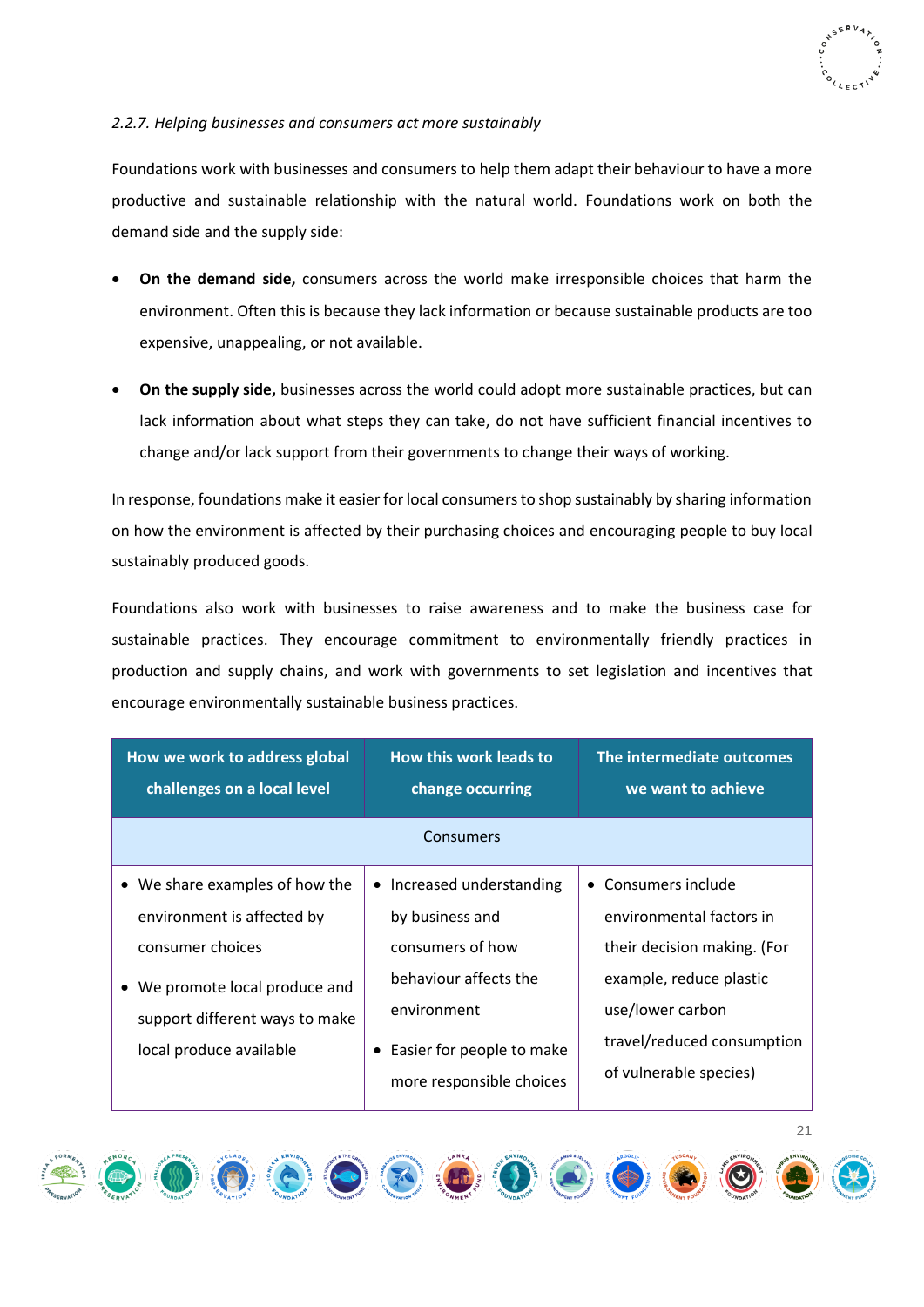

| • We encourage producers and | Increased consumer        | Increased consumption of<br>$\bullet$ |
|------------------------------|---------------------------|---------------------------------------|
| supply chains to enable more | pressure on businesses to | local/sustainable produce             |
| environmentally friendly     | act sustainably           |                                       |
| consumption                  |                           |                                       |
|                              |                           |                                       |

| challenges on a local level                                                                                                                                                                                                                                                                                                                                                   | change occurring                                                                                                                                                                                                                                                  | The intermediate outcomes<br>we want to achieve                                                                                                                                               |
|-------------------------------------------------------------------------------------------------------------------------------------------------------------------------------------------------------------------------------------------------------------------------------------------------------------------------------------------------------------------------------|-------------------------------------------------------------------------------------------------------------------------------------------------------------------------------------------------------------------------------------------------------------------|-----------------------------------------------------------------------------------------------------------------------------------------------------------------------------------------------|
|                                                                                                                                                                                                                                                                                                                                                                               | <b>Businesses</b>                                                                                                                                                                                                                                                 |                                                                                                                                                                                               |
| • Collate evidence and make the<br>case that sustainability is good<br>for business in the long-term<br>Work with local businesses and<br>local communities to raise<br>awareness of sustainable<br>practices and make the case<br>$\bullet$<br>for change<br>• Work with governments to set<br>legislation and incentives that<br>encourage businesses to act<br>sustainably | • Businesses perceive that<br>becoming more<br>environmentally<br>conscious will be good<br>for their business in the<br>long-term<br>Businesses are aware of<br>the actual steps they can<br>take to reduce their<br>negative impact on the<br>local environment | • Sustainability is part of<br>business' identities<br>Businesses compete with<br>٠<br>each other on their<br>sustainability<br>Businesses integrate green<br>practices into their activities |

# <span id="page-21-0"></span>*2.2.8. Influencing governments and other institutions*

Government action can play a vital role in improving local environments, whether this be through planning, legislation, protecting spaces, subsidies, funding, or other incentives.

Foundations aim to improve local and regional governments' awareness of environmental issues and share information on how they can support sustainable practice locally. They encourage governments to give environmental issues and protection a more central role in decision making, policy and legislation, and to invest more in conservation projects.

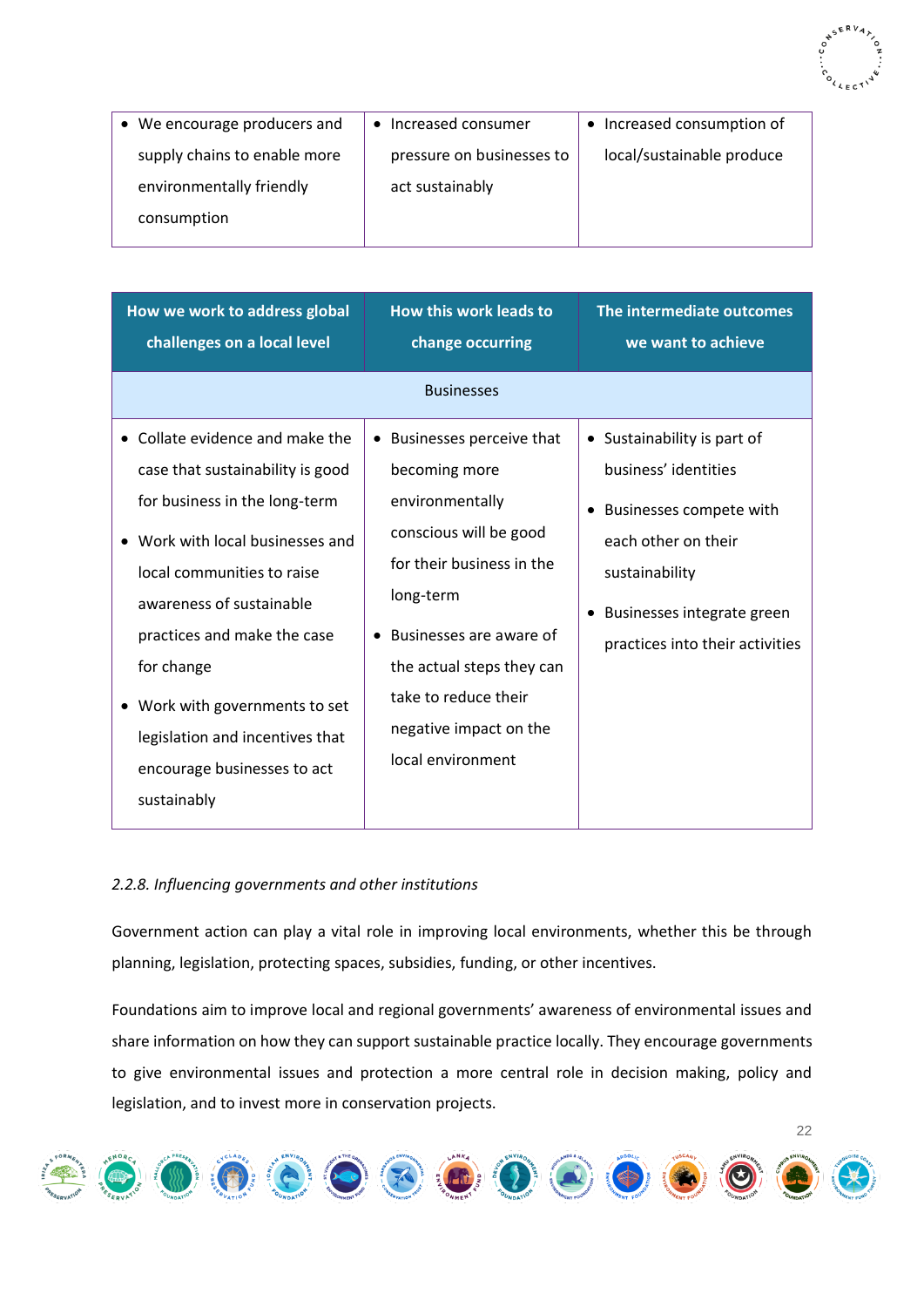| How we work to address global                                                                                                                                                                                                                                                                                         | How this work leads to                                                                                                                                                                                                                                                                                                         | The intermediate outcomes                                                                                                                                                                                                                                                                                                                                                                                     |
|-----------------------------------------------------------------------------------------------------------------------------------------------------------------------------------------------------------------------------------------------------------------------------------------------------------------------|--------------------------------------------------------------------------------------------------------------------------------------------------------------------------------------------------------------------------------------------------------------------------------------------------------------------------------|---------------------------------------------------------------------------------------------------------------------------------------------------------------------------------------------------------------------------------------------------------------------------------------------------------------------------------------------------------------------------------------------------------------|
| challenges on a local level                                                                                                                                                                                                                                                                                           | change occurring                                                                                                                                                                                                                                                                                                               | we want to achieve                                                                                                                                                                                                                                                                                                                                                                                            |
| • We advocate for and support<br>policy work with government<br>and officials on specific<br>environmental issues<br>• We raise awareness within<br>local and regional government<br>on environmental issues<br>• We share information on how<br>governments can support<br>sustainable practice in their<br>locality | Increased government<br>$\bullet$<br>awareness of the ethical<br>and economic case for<br>focusing on the<br>environment<br>• Governments are more<br>aware of what they can<br>do and need to do to<br>protect the environment<br>• Stronger incentives for<br>government to reflect<br>the environment in<br>decision-making | • Greater government<br>investment and support to<br>communities to protect their<br>environment<br>Legislation and policy<br>decisions that support the<br>local environment.<br>• Local governments aware of<br>and celebrate the work of<br>local communities to protect<br>the local environment.<br>• Local governments support<br>the work of local<br>communities to protect the<br>local environment. |

# <span id="page-22-0"></span>**2.3. Creating a Global Movement**

This section describes how the Conservation Collective's global hub and partner foundations work together to support and amplify the local change initiatives described above.

Working globally to support change:

- Identifying need and encouraging new foundations
- Generating more funding for conservation projects

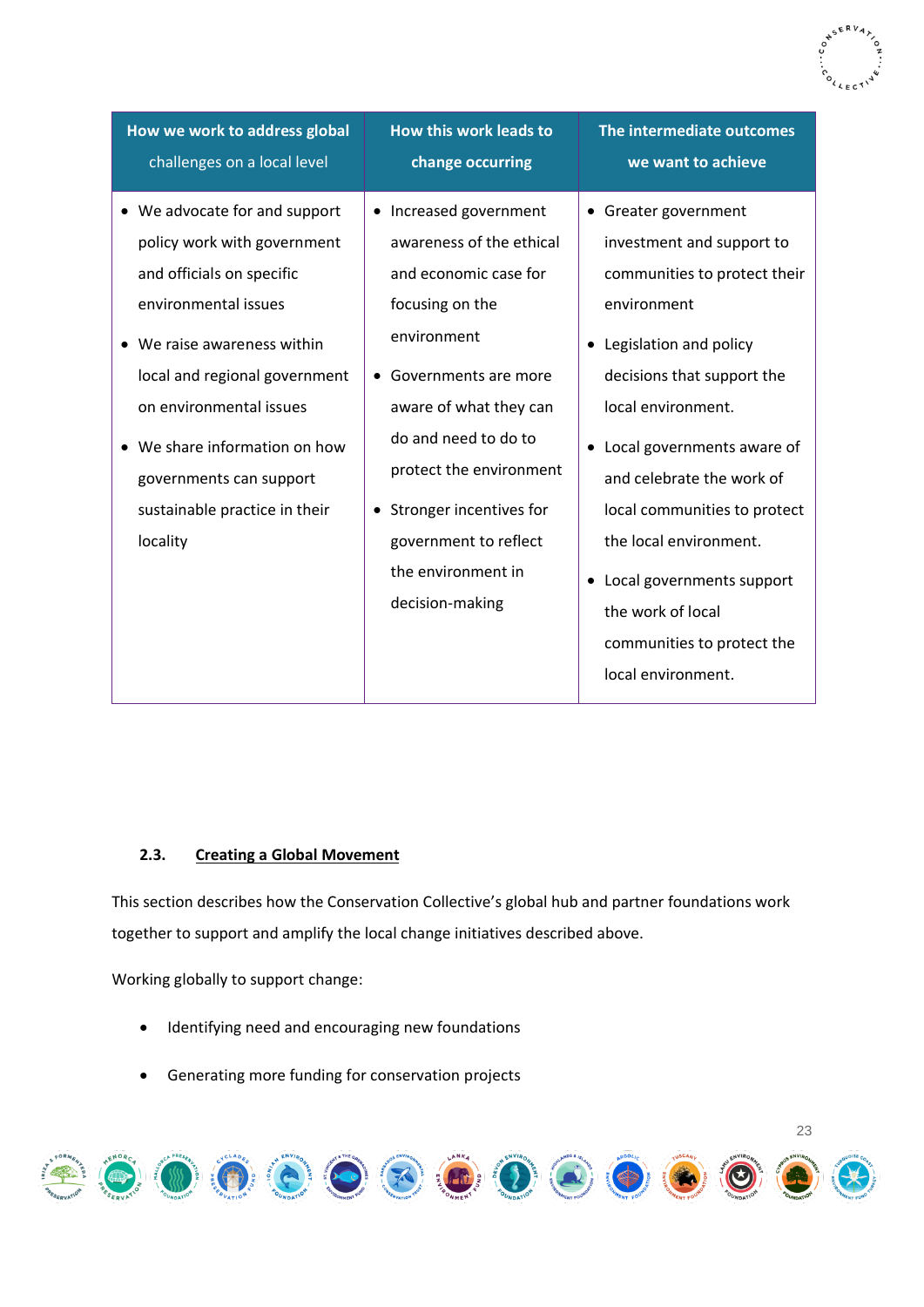- Supporting learning and good practice
- Supporting good quality and risk management
- Enabling foundations to speak with a collective voice

# <span id="page-23-0"></span>*2.3.1. Identifying need and encouraging new foundations*

The Conservation Collective collaborates with local stakeholders to identify locations where there is a need for a local foundation. The Conservation Collective will work with local stakeholders to identify the right people to lead the new foundation and to help them set it up.

For local stakeholders themselves, engaging with the Conservation Collective appeals for the following reasons:

- Each local foundation is embedded within and is part of the local community
- Foundations establish a trusted relationship with local stakeholders, in part through its approach to working through local communities (described above)
- The Conservation Collective has a strong profile and a credible reputation for getting things done, including accessing funding
- The Conservation Collective's reputation can encourage a 'multiplier effect', through which its involvement naturally increases local energy, funding, and impact.

| How we help to address local<br>challenges on a global level | What needs to be in place for<br>change to happen | <b>Our intended outcomes</b>       |
|--------------------------------------------------------------|---------------------------------------------------|------------------------------------|
| Coordination where there is a<br>$\bullet$                   | The Conservation Collective's                     | New local foundations<br>$\bullet$ |
| gathering of donors wanting                                  | reputation and success record                     | are established to                 |
| to collaborate to create a                                   | encourages local stakeholders to                  | address unmet need                 |
| way to support nature in                                     | engage                                            |                                    |
| their area; we provide our                                   |                                                   |                                    |
| tried and tested approach                                    |                                                   |                                    |



24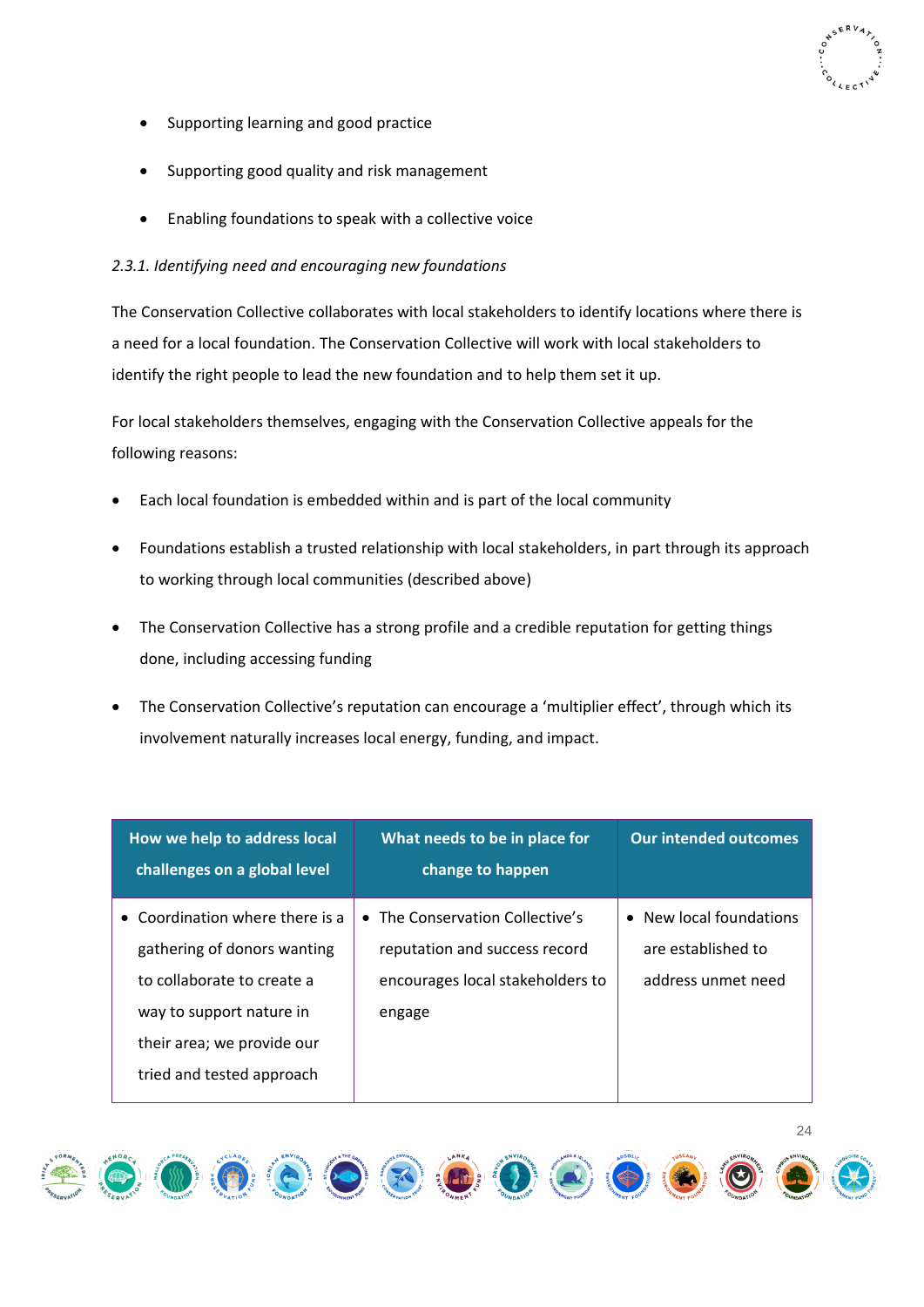

| • We identify potential areas to |  |
|----------------------------------|--|
| launch new foundations on        |  |
| an opportunistic basis           |  |

# <span id="page-24-0"></span>*2.3.2. Generating more funding for conservation projects*

Foundations need money to operate and fund local projects. In the same way that foundations support communities to fundraise, the Conservation Collective supports foundations to raise money.

The Conservation Collective approaches trusts, foundations and philanthropists on behalf of one or more foundations. This kind of central funding helps foundations to flourish and gives them the ability to select and support the highest impact projects.

| How we help to address local<br>challenges on a global level                                                                                                                                                                                                                                    | What needs to be in place<br>for change to happen                                                                                                                                                                | <b>Our intended outcomes</b>                                                                                                                                                                                                                                                                                                                                         |
|-------------------------------------------------------------------------------------------------------------------------------------------------------------------------------------------------------------------------------------------------------------------------------------------------|------------------------------------------------------------------------------------------------------------------------------------------------------------------------------------------------------------------|----------------------------------------------------------------------------------------------------------------------------------------------------------------------------------------------------------------------------------------------------------------------------------------------------------------------------------------------------------------------|
| • We approach trusts,<br>foundations and<br>philanthropists on behalf of<br>one or more Foundations<br>• We build local Foundations'<br>capacity for fundraising<br>• We provide case studies to<br>share insights, challenges and<br>opportunities in a way that<br>inspires potential donors. | • We need to reach new<br>funders.<br>• Our messages engage<br>and inspire people<br>• The foundations are as<br>effective and efficient as<br>possible both in projects<br>they support and how<br>they are run | • Foundations have the<br>funds/resources they need<br>and grow every year,<br>retaining existing supporters<br>an bringing in new ones<br>• Foundations select and<br>support the highest impact<br>projects and make real long-<br>term positive change in the<br>areas where they work<br>The Conservation Collective<br>$\bullet$<br>has the resources they need |

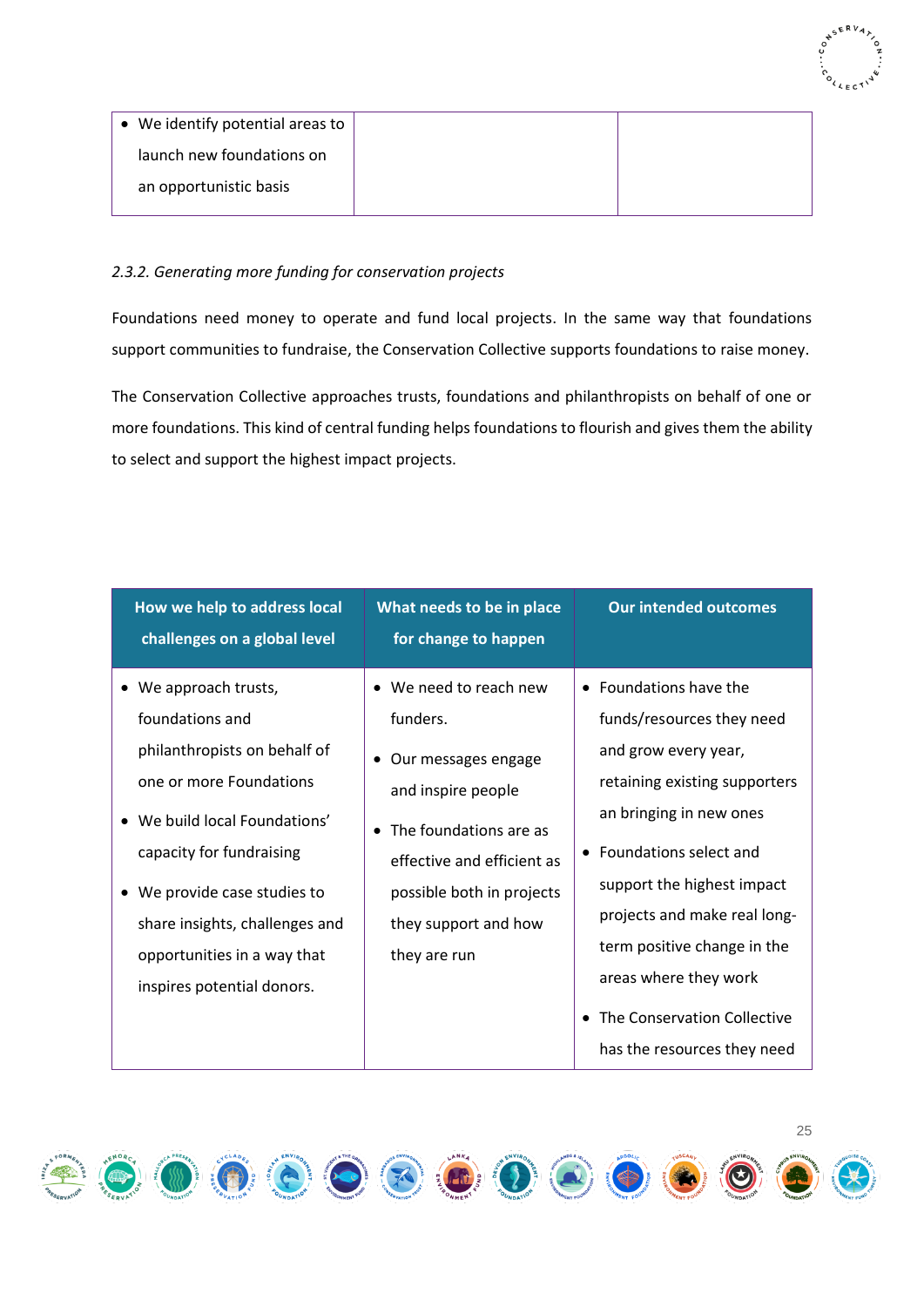|  | to provide high quality       |
|--|-------------------------------|
|  | support to local Foundations. |
|  |                               |

### <span id="page-25-0"></span>*2.3.3. Supporting learning and good practice*

The Conservation Collective operates as a channel for shared learning. Local foundations share what matters, what works and what does not, and they benefit from knowing what has been learned elsewhere. Globally, we are continuously improving and identifying what good practice looks like for local solutions to environmental challenges. As a coordinating body, the Conservation Collective operates as a hub for learning and innovation.

| How we help to address local<br>challenges on a global level                                                                                                                                                                                                                                                                                                                                       | What needs to be in place<br>for change to happen                                                                                                                                                                                                                                                    | <b>Our intended outcomes</b>                                                                                                                                                       |
|----------------------------------------------------------------------------------------------------------------------------------------------------------------------------------------------------------------------------------------------------------------------------------------------------------------------------------------------------------------------------------------------------|------------------------------------------------------------------------------------------------------------------------------------------------------------------------------------------------------------------------------------------------------------------------------------------------------|------------------------------------------------------------------------------------------------------------------------------------------------------------------------------------|
| • We provide technical support,<br>which includes appropriate<br>equipment, study<br>development, consultancy,<br>introductions to experts, etc.<br>• We train local foundations in<br>knowledge and skills needed to<br>run a foundation<br>• We share lessons learnt by<br>foundations across the<br>network<br>• We synthesise and disseminate<br>what has been learnt from<br>external sources | • An active global network<br>for sharing information,<br>knowledge and support,<br>where the value of<br>sharing and receiving<br>lessons is valued<br>• Foundations trust the<br><b>Conservation Collective is</b><br>operating in their best<br>interests<br><b>Foundations feel</b><br>empowered | • Improved efficacy of local<br>foundations<br>Increased skills and<br>$\bullet$<br>knowledge of local<br>foundations<br>Increased confidence of local<br>$\bullet$<br>foundations |

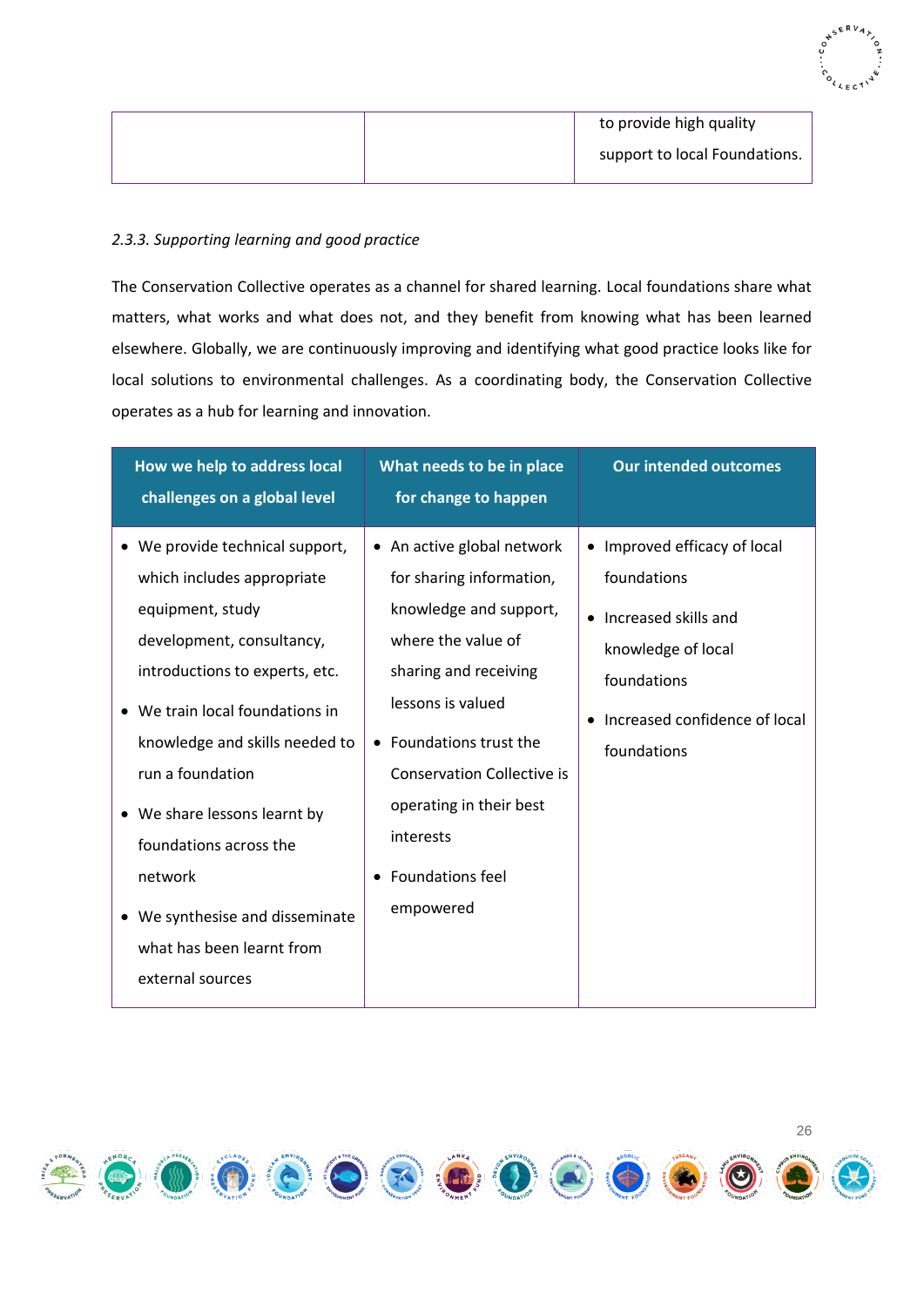# <span id="page-26-0"></span>*2.3.4. Supporting good quality and risk management*

The staff and volunteers at foundations have limited time and capacity. The Conservation Collective helps foundations by maximising efficacy and consistency across foundations. Specifically, it:

- Supports quality and risk management practice across the local foundations
- Increases efficiency by promoting standard systems, processes and approaches
- Reduces the risk of inconsistent standards and quality across foundations or the risk of duplicating effort by 'joining the dots'
- Creates consistent information and messages that improves learning and collective voice (see below).

At the same time, and somewhat in tension, central support must also preserve individual foundations' ability to act independently in a locally tailored way.

| How we help to address local<br>challenges on a global level | What needs to be in place<br>for change to happen | <b>Our intended outcomes</b>              |
|--------------------------------------------------------------|---------------------------------------------------|-------------------------------------------|
| We develop systems and<br>$\bullet$                          | • Systems and processes                           | • Improved efficiency                     |
| processes to improve                                         | are: a) flexible to meet                          | Increased adoption of sector<br>$\bullet$ |
| efficiency                                                   | local needs; b) provide                           | best practice                             |
| We network to identify sector<br>$\bullet$                   | foundation coherence                              | • Reduced risk                            |
| good practice and transferable                               | and benefits of scale                             |                                           |
| lessons                                                      | where possible.                                   | Improved ability to                       |
|                                                              |                                                   | effectively manage                        |
|                                                              |                                                   | relationships with grantees               |
|                                                              |                                                   | and donors                                |
|                                                              |                                                   |                                           |

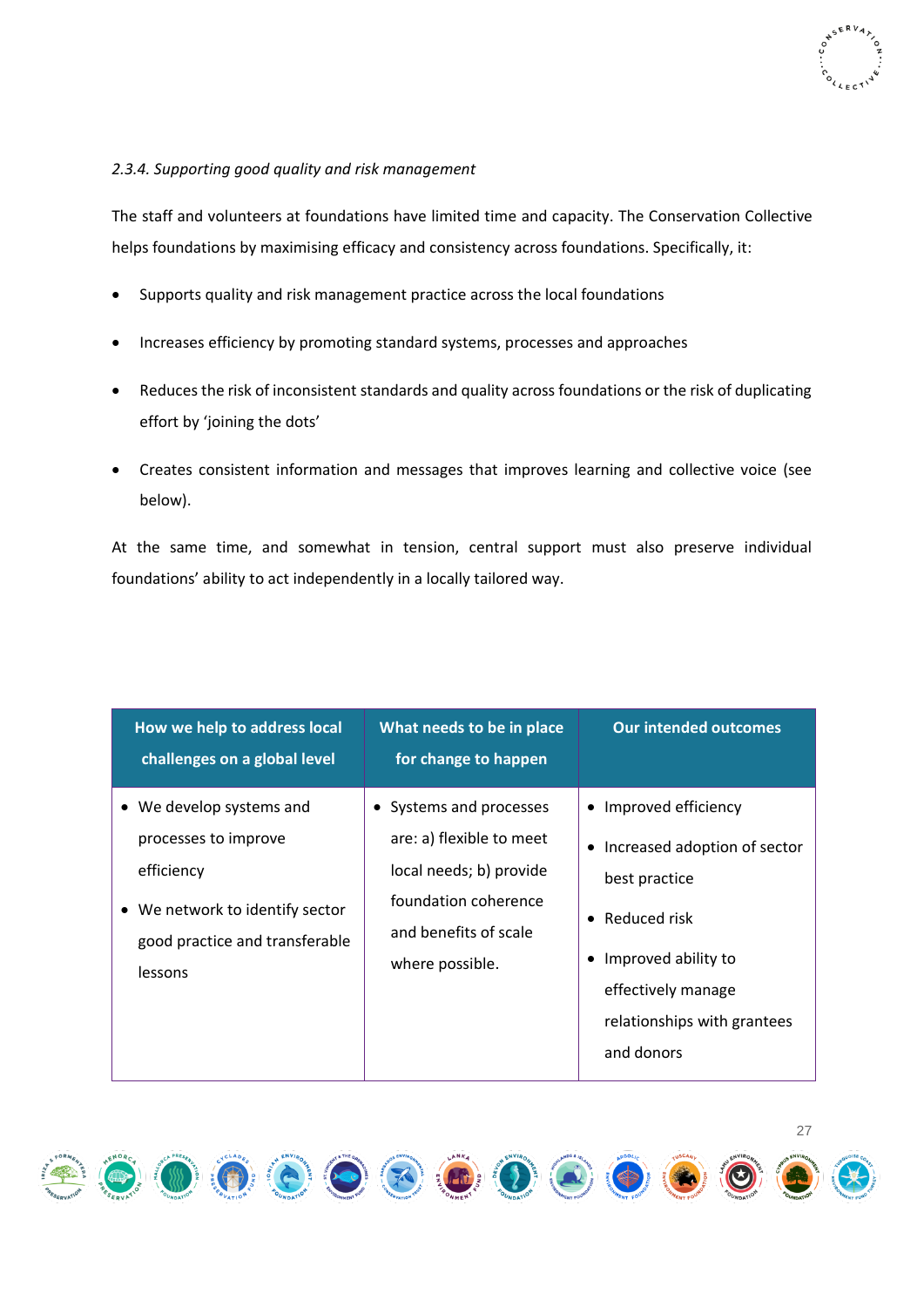| <b>SERVA</b> |
|--------------|
| Ù            |
|              |
| 425          |

|  | • Improved reporting |
|--|----------------------|
|  | processes            |

# <span id="page-27-0"></span>*2.3.5. Enabling foundations to speak with a collective voice*

By speaking collectively about challenges, issues and successes, foundations can have a greater impact on stakeholder and public awareness of environmental issues than they could alone. This can increase donations and the effectiveness of environmental philanthropy. Having a collective voice also helps foundations to present their work as part of a bigger picture and increase local support.

The Conservation Collective helps foundations to have a collective voice by standardising and synthesising information across the network. The Collective also aims to have a strong global brand, through which they can amplify the messages of foundations and their partners, and advocate with governments and international decision-makers.

By connecting people, everyone in the network can feel part of a global movement. Moreover, by connecting people in different areas with similar local problems, the Collective creates a global movement for change. The Conservation Collective believes there are similar problems everywhere, often not as different as they might first appear, and that solutions pioneered elsewhere can often by applied in other areas. By supporting shared learning and replicability the whole becomes greater than the sum of its parts.

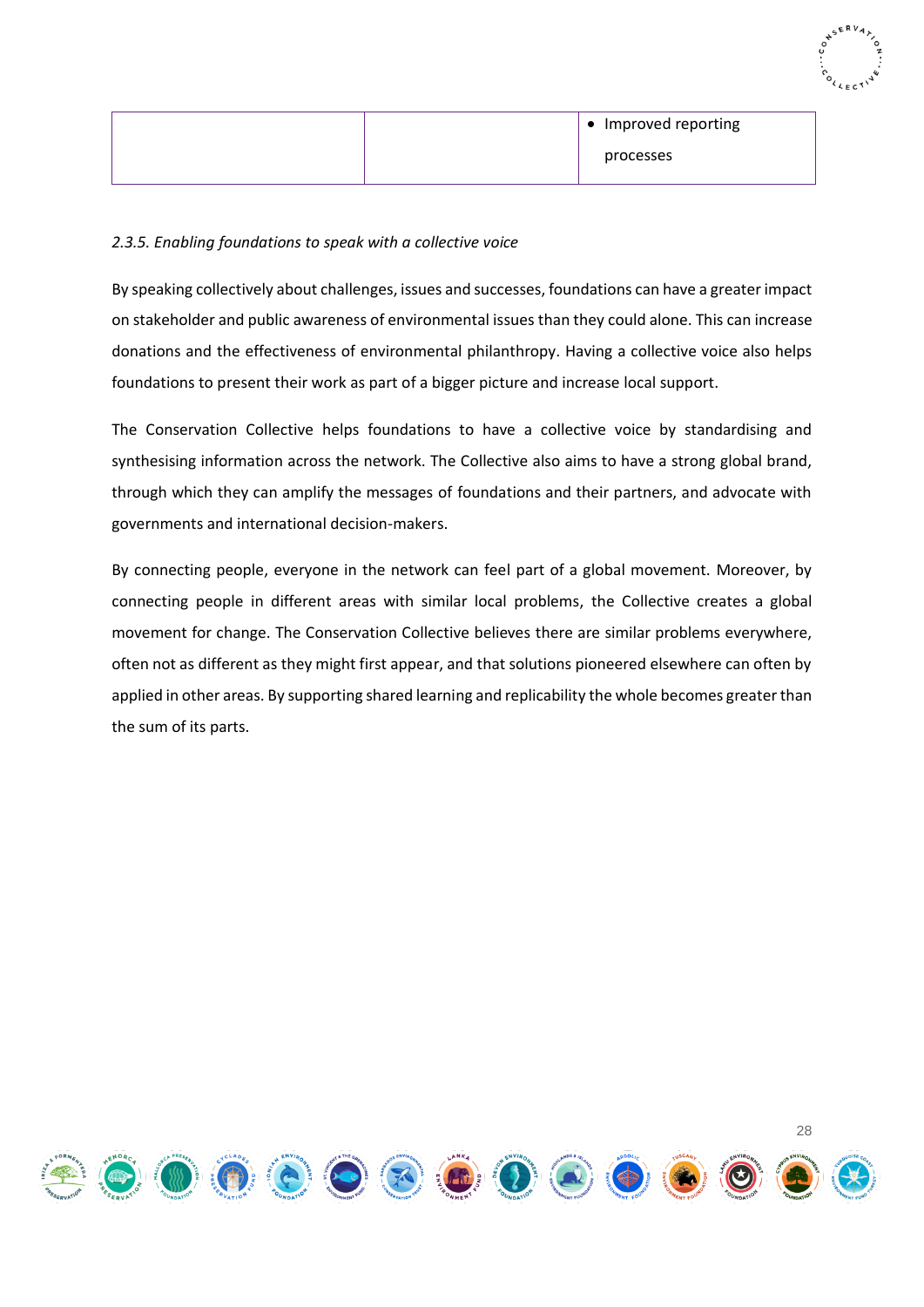**How we help to address local challenges on a global level**

# Speaking in unison:

- We support standardisation of information collected by foundations
- We facilitate synthesis of information collected by foundations
- We coordinate international awareness-raising campaigns and advocacy
- We support local and collective brand development
- We facilitate local and global brand awareness-raising
- We amplify messages from local work
- We advocate with governments and international decision-makers on shared local and global challenges

**What needs to be in** place for change to happen

- Conservation Collective speak in unison and have greater collective power than they would have individually
- National and international decision-makers and donors recognise the Conservation Collective's brand and understand its work

**Our intended outcomes**

- Increased awareness of environmental issues amongst key stakeholders and public
- Increased donations and effective environmental philanthropy
- Increased ability of local foundations to report their work as part of a bigger picture and increase support for local causes as a result
- Increased awareness of the Conservation Collective's work amongst communities, donors (potential and existing) and local government
- Increased awareness of local and international environmental issues amongst key stakeholders and general public
- Increased awareness of how the Conservation Collective addresses local and

29

 $\mathbf{D} \bullet \mathbf{O} \bullet \mathbf{O} \bullet \mathbf{O}$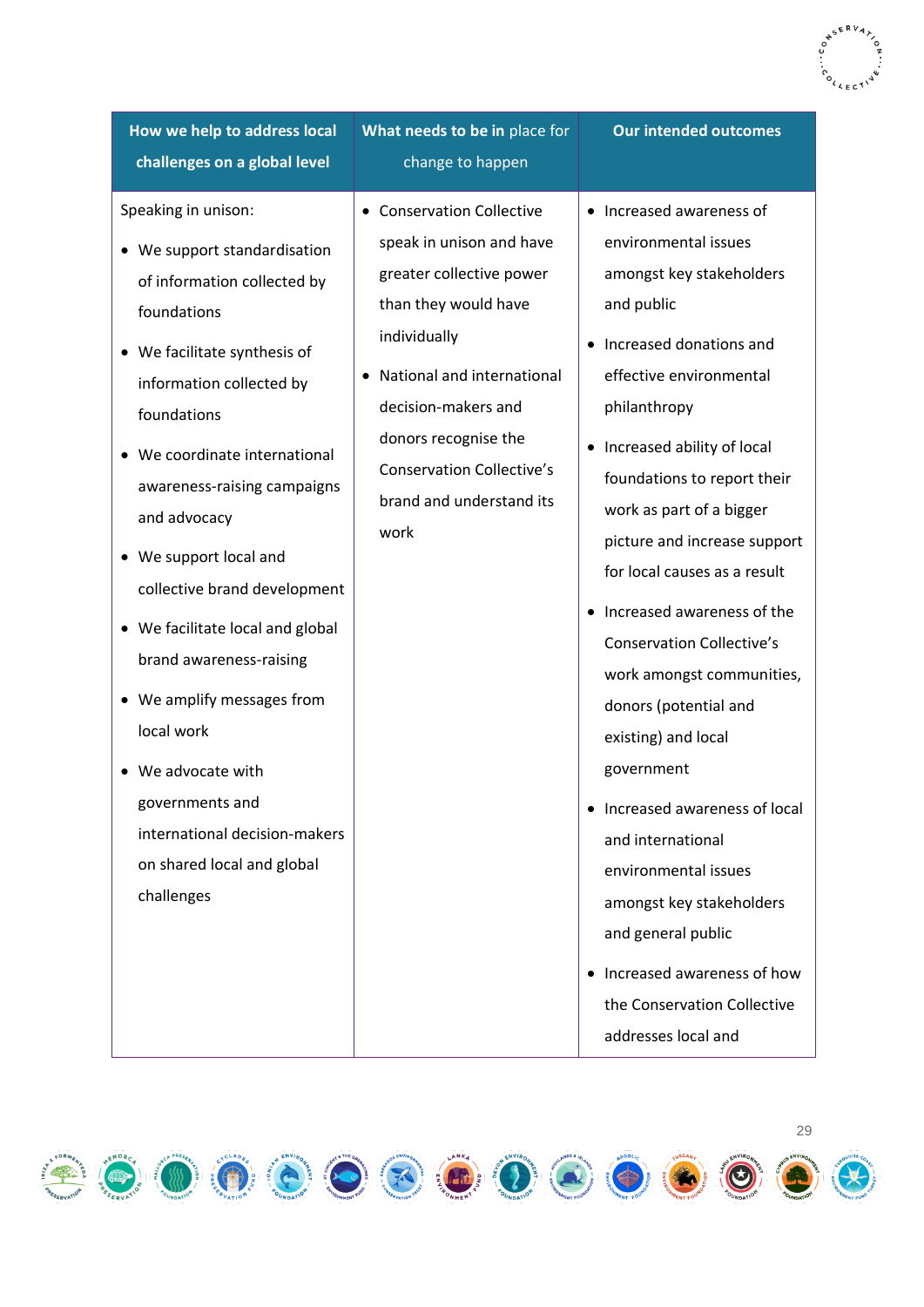| How we help to address local<br>challenges on a global level | What needs to be in place for<br>change to happen | <b>Our intended outcomes</b>                                                                                                                                                                                                                     |
|--------------------------------------------------------------|---------------------------------------------------|--------------------------------------------------------------------------------------------------------------------------------------------------------------------------------------------------------------------------------------------------|
|                                                              |                                                   | international environmental<br>issue<br>Increased awareness of<br>$\bullet$<br>effective philanthropy<br>practices amongst donors<br>(potential and existing)<br>Increased donations and<br>$\bullet$<br>effective environmental<br>philanthropy |

# <span id="page-29-0"></span>**3. THE CONSERVATION COLLECTIVE'S VALUES**

All members of the Conservation Collective share core values of positivity, openness, and collaboration. They also share the belief that local action can unlock solutions to shared global challenges, and that this is best achieved by empowering communities to protect their local environment through a 'bottom-up' approach.

### **Conservation Collective's core values are positivity, openness, and collaboration:**

There are so many terrifying and overwhelming issues facing the world. The Conservation Collective focus on identifying and supporting the tangible small-scale solutions which can unlock real change. They turbo-charge the work of local environmental champions to create long-lasting change, bolstering civil society and building capacity



30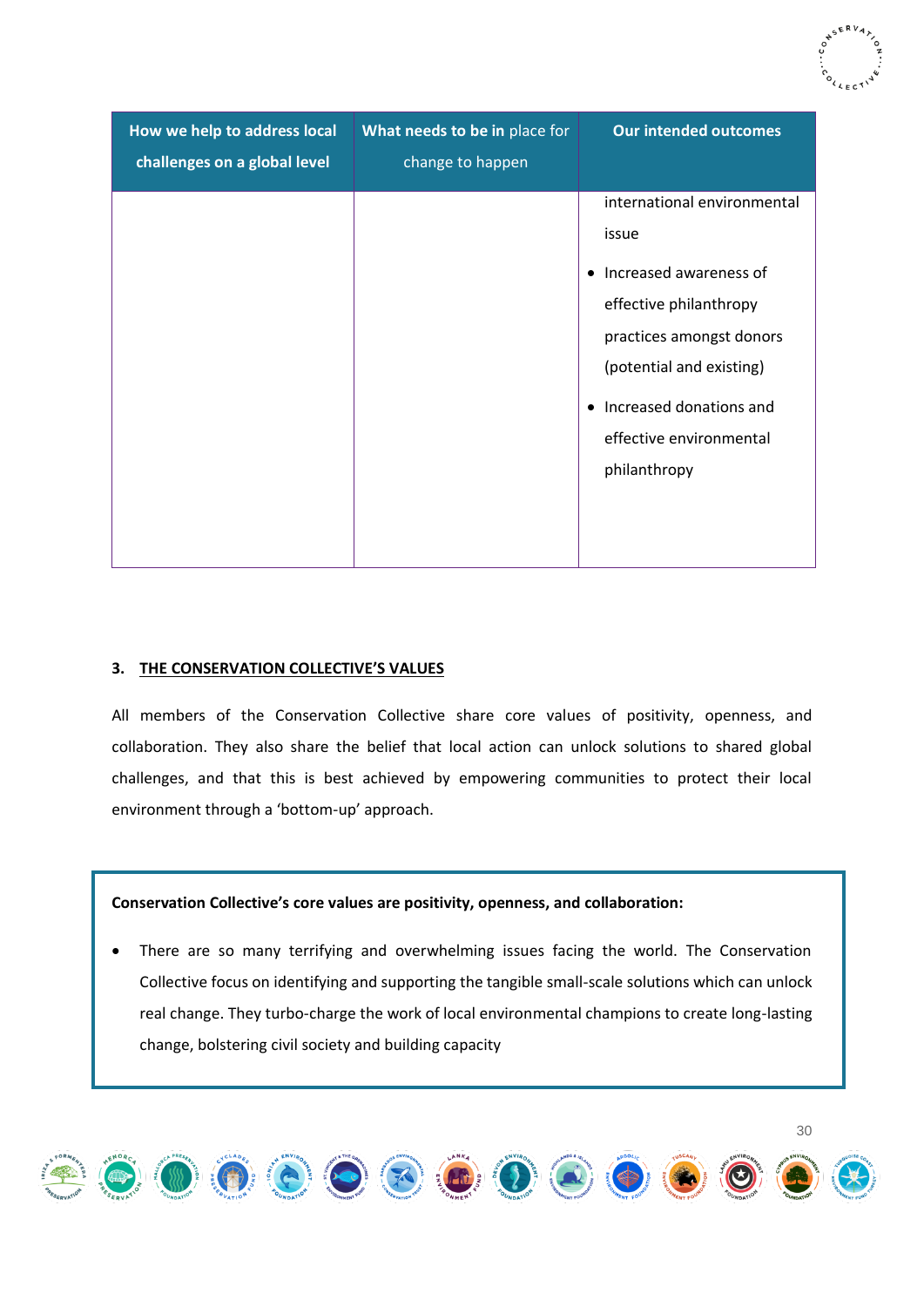

- The Conservation Collective listen and respond to the needs of local partners to empower communities to restore and protect their local environment through a bottom-up approach. They know that we can achieve more when we all work together, and everyone involved in their work is totally driven by their passion for nature
- The Conservation Collective create neutral alliances of relevant stakeholders, fostering cross sector collaboration.

<span id="page-30-0"></span>These values underpin every part of the Conservation Collective's work and the urgent needs of the world around us keeping us moving quickly in the right direction.

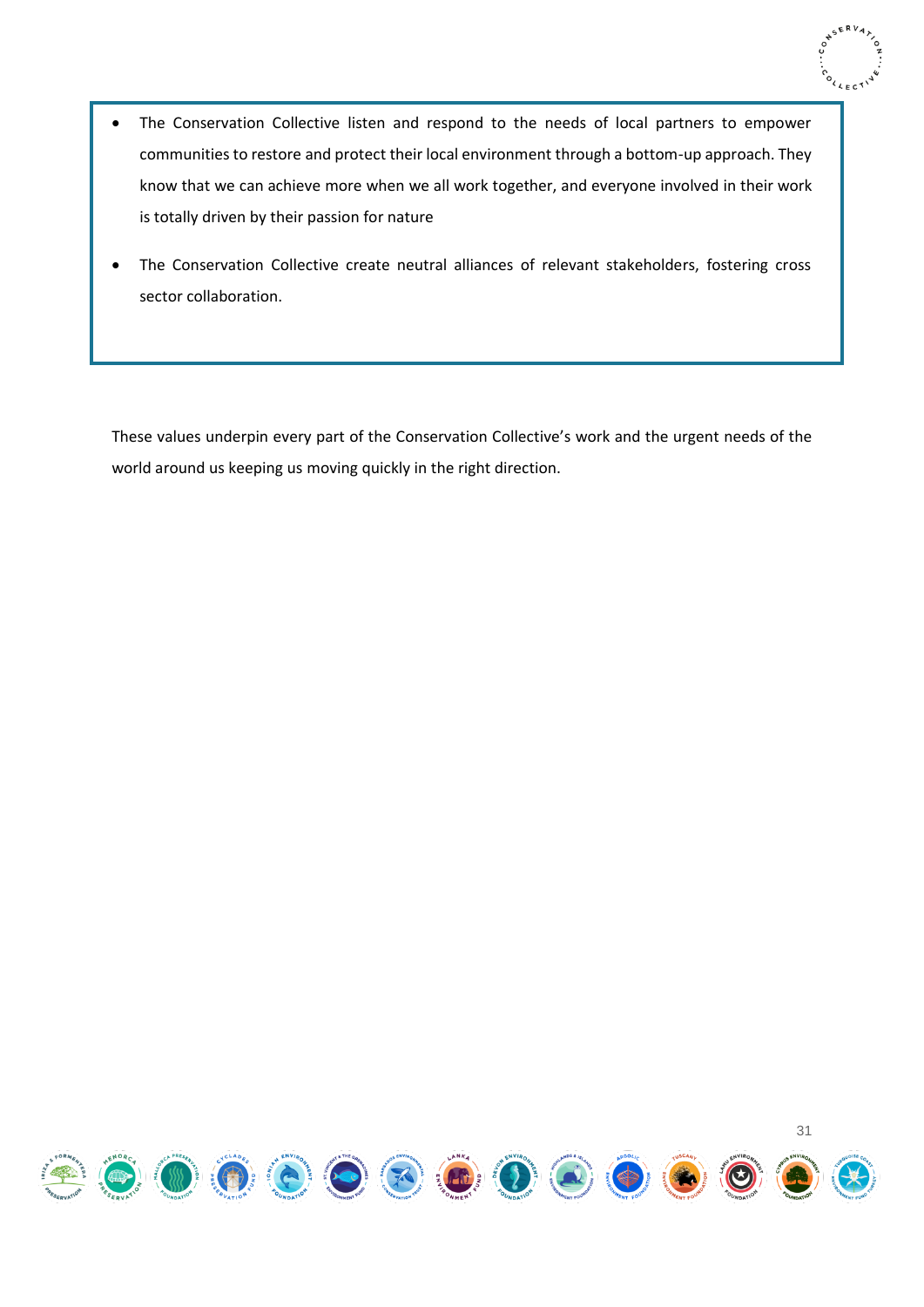### **APPENDIX 1: THE DEVELOPMENT PROCESS**

# <span id="page-31-0"></span>**What is a theory of change?**

In short, a theory of change is a description of how an organisation or project intends to do good in the world. Working on a theory of change has four potential benefits which are described below. Most important for this project is number 4) as our end goal is to have a plan for measuring the effectiveness and impact of the Collective's work.

# <span id="page-31-1"></span>*1. Strengthening teams and team motivation through a process of dialogue and debate*

A theory of change process brings people together to share their views, which can lead to better understanding between colleagues, inclusion of a wide spectrum of views and stronger team working. A theory of change output should also provide clarity through a succinct and consistent statement of plans, which can support a greater strength of purpose and team motivation.

# <span id="page-31-2"></span>*2. Project design or review*

A theory of change is a forum that encourages people to challenge themselves; review the evidence base; and think seriously about context, priorities and plans. This can lead to stronger underlying thinking—and better projects.

# <span id="page-31-3"></span>*3. Better external communications and better conversations with partners*

A theory of change is a useful approach to showing others what you want to achieve and how. It demonstrates that the 'change process' has been properly thought through. This can contribute to a wider understanding and confidence in an organisation's work.

### <span id="page-31-4"></span>*4. Better monitoring and evaluation*

- I**mproved monitoring and evaluation plans:** A theory of change provides a blueprint for what needs to be measured and helps identifying research priorities. This improves the quality and relevance of evaluation.
- **Frameworks for performance assessment and reporting:** A theory of change helps to identifying short-term indicators of success and provides the basis for a narrative about project effectiveness